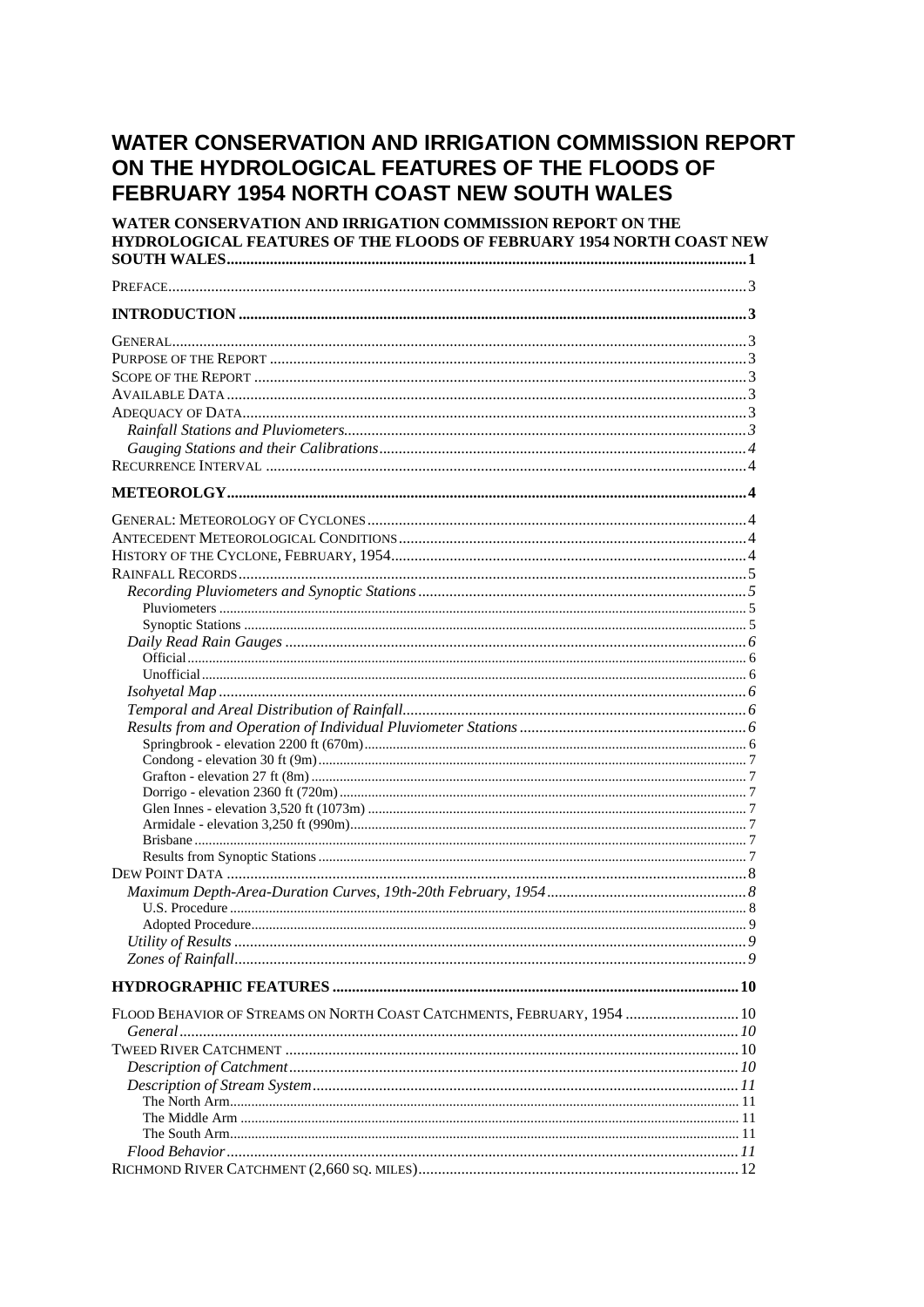| FLOOD GAUGE READINGS FROM FLOOD WARNING, AND DEPARTMENT OF PUBLIC WORKS STATIONS  20 |  |
|--------------------------------------------------------------------------------------|--|
|                                                                                      |  |
|                                                                                      |  |
|                                                                                      |  |
|                                                                                      |  |
|                                                                                      |  |
|                                                                                      |  |
|                                                                                      |  |
|                                                                                      |  |
|                                                                                      |  |
|                                                                                      |  |
|                                                                                      |  |
|                                                                                      |  |
|                                                                                      |  |
|                                                                                      |  |
|                                                                                      |  |
|                                                                                      |  |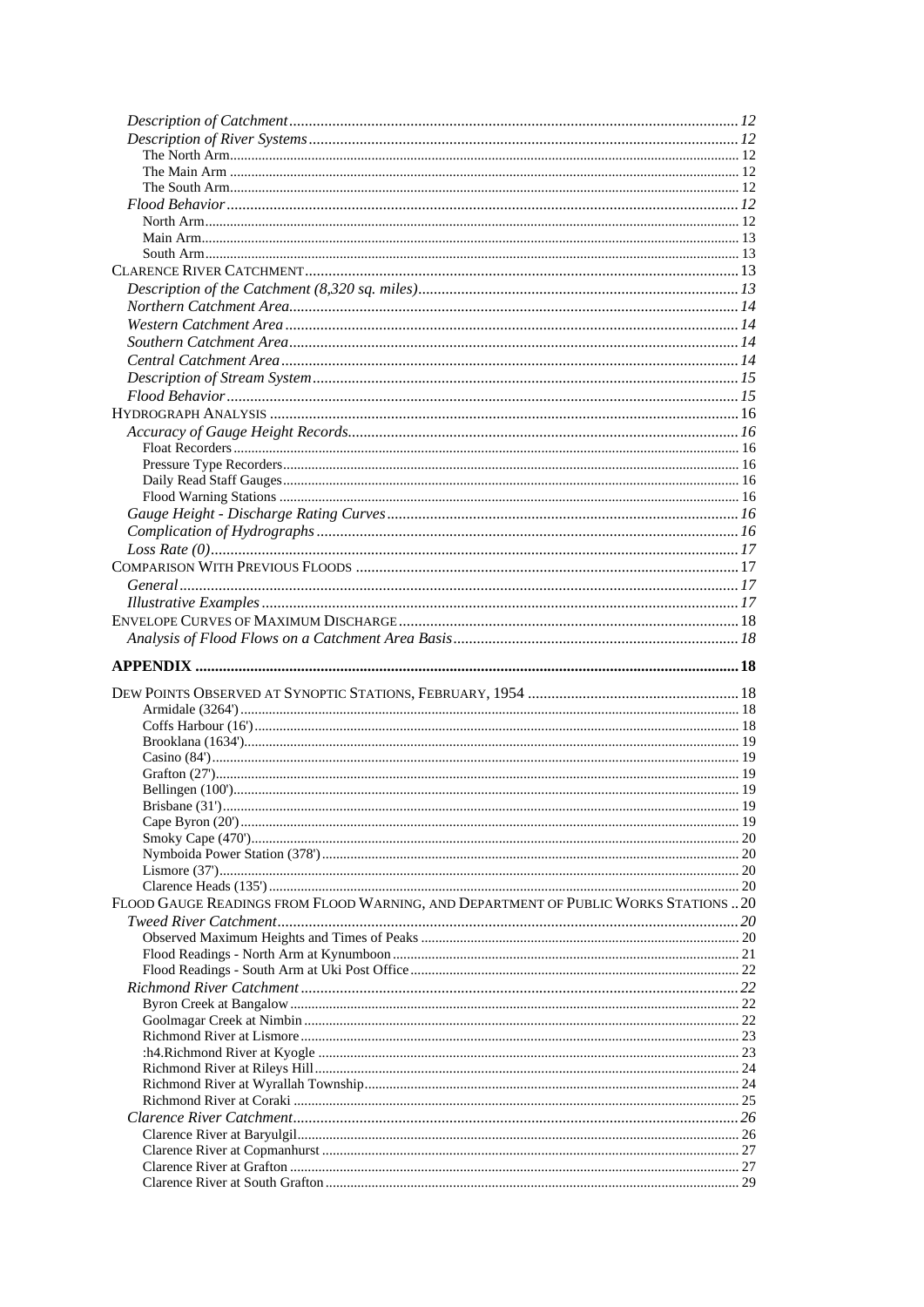#### *Preface*

Prepared under the direction of the Senior Hydrographic Engineer by the Hydrographic Investigations Staff of the Hydrographic Section, Water Conservation and Irrigation Commission, New South Wales.

FEBRUARY, 1956

### **Introduction**

#### *General*

During February, 1954, severe flooding occurred on the northern coastal rivers of New South Wales. These floods were produced by an intense tropical cyclone or "hurricane", which, by its passage down the east coast of Australia, brought heavy rains to the entire coastal strip from Rockhampton, Queensland in the north to the New South Wales-Victorian border in the south.

In the coastal region from the Queensland border to Coffs Harbour, many streams reached their heighest levels in the history of white settlement.

Fifteen lives were lost during the floods and the resulting damage was estimated in excess of three million pounds.

### *Purpose of the Report*

This report is intended to organise, correlate and summarise the available hydrologic data concerning this storm and the resulting floods, in a form suitable for reference by those engineers who may be concerned with the investigation and design of conservation, hydro-power, or flood mitigation works in the area. :p.It has been prepared to include considerable detail, with the knowledge that often the data so necessary for investigation and planning is scattered and lost so that many years later is is almost impossible to sift from the archives the essential facts and observations which were available at the time.

### *Scope of the Report*

The report covers both the meteorlogical and hydrological features of the floods on the systems of the Tweed, Richmond and Clarence Rivers.

The area considered is thus bounded roughly by the Queensland border in the north, the Great Dividing Range in the west, the sea board in the east and a line joining Coff's Harbour and Guyra in the south. The location of this area showing streams, principal towns, guaging stations etc. can be seen from the plan, reference 2.3.6.

Although substantial rises occurred on all the coastal streams of New South Wales, severe flooding was confined to this area. :p.No attempt has been made in this report to comment of the effect of the flood on various flood mitigation proposals on streams in the area. It has been primarily concerned with reporting on the hydrometric data analysis.

#### *Available Data*

Data which is more or less readily available from Hydrographic Branch records has not been included in the report. That is to say, while hydrographs have been supplied for each gauging station the actual gauge readings and discharge curves have not been included. This information has been filed in calculation folders which are referred to in the schedule of run-off.

### *Adequacy of Data*

#### **Rainfall Stations and Pluviometers**

The density of daily rain gauges and pluviometers is considered to be insufficient for accurate determination of the areal and temporal distribution of precipitation, particularly in the following areas:

• the upper section of the Richmond catchment: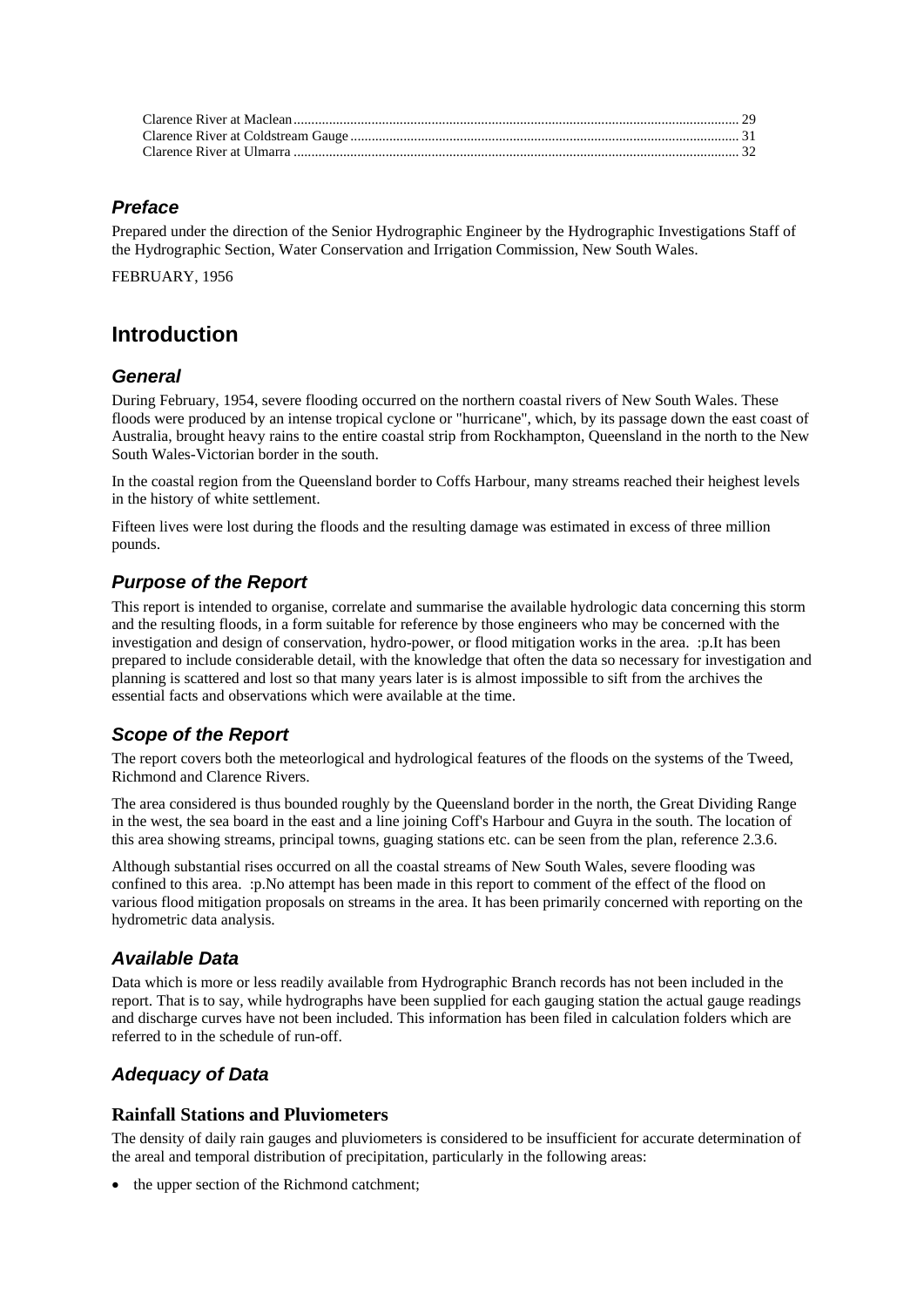- the Orara River catchment;
- west of the Nymboida, Mann and upper Clarence Rivers.

#### **Gauging Stations and their Calibrations**

Whilst a sufficient number of gauging stations have been established in the area and 35% of these stations had been equipped with automatic recorders at the time of the flood, however float recorders had been installed at only 14% of the stations, most of which are in the upper catchments.

Few stations had been calibrated beyond 20% of the peak discharge estimated at the site.

#### *Recurrence Interval*

This flood which ranks among the highest recorded in the area is estimated to have a recurrence interval of the order of 50 years. :p.A brief analysis of the dew point data would seem to indicate that for the same duration of rain, depths 30% greater than those recorded during this storm could be possible.

## **Meteorolgy**

### *General: Meteorology of Cyclones*

The North Coast of New South Wales lies in the central east climatological zone, an unstable broad belt between the steady trade wind area to the north and the anticyclonic region to the south. :p.In the early months of the year, tropical cyclones may move southwards into this zone where they are usually directed south-eastwards away from the continent.

Extra tropical cyclones originate in the higher latitudes and may swing eastwards across the southern portion of Australia. They are most numerous between February and September and sometimes cause major flooding on the south-east coast.

Tropical cyclones are by far the worst danger to the north coast in the flood producing aspect. Heaviest rains are usually experienced with cyclonic conditions when onshore gales, usually from the east or south-east, persist for a day or two. Over a long period of records, Brisbane's heaviest 24 hour rainfall is 18.3" (464.8mm). In the extremely wet February of 1893, Crohamhurst received 35.71" (907.0mm) in the course of 24 hours. This daily fall has not been exceeded at any rainfall station in Australia.

The number of cyclones which pass along the coast of New South Wales varies greatly from year to year. There are a few years in which only one was recorded as against 10 or more in other years. (The maximum number of cyclones recorded for any one year was sixteen in 1910). The last quarter of the year is relatively free from either of these disturbances.

#### *Antecedent Meteorological Conditions*

During the nine months prior to February, 1954, drought conditions prevailed over the north-east quarter of New South Wales and these conditions produced a general depletion of field moisture in the affected area.

On the 7th of February, a well developed rainfall depression which originated east of New Guinea, crossed the east coast near Townsville and moving in a south-westerly direction brought general rain to Queensland.

Light to moderate rain produced by this circulation commenced falling on the north coast of New South Wales on the 8th of February. As the depression continued southward movement, the wind strengthened and heavy rain was falling in this area by noon of the 9th. :p.This heavy rain continued until 5pm on the 11th, with some coastal border stations recording falls in excess of 12" (305mm).

Isolated showers fell on the 12th and mainly fine conditions prevailed from the 13th to the 17th.

The rainfall produced by this disturbance was sufficient to break the existing drought and to cause fairly saturated conditions in the area. :p.An isohyetal map of this storm has been prepared and the storm tracks plotted (diagram 2.1.3 and figures 2.1.4 and 2.1.5).

### *History of the Cyclone, February, 1954*

On Saturday, 13th of February, the Sydney Weather Bureau's synoptic chart showed a well developed tropical cyclone centred approximately 11&degree.S, 180&degree.E, with a central pressure below 990 mbs. and a direction of travel south-west towards the New Hebrides (now Vanuatu). :p.The charts of the 14th, 15th and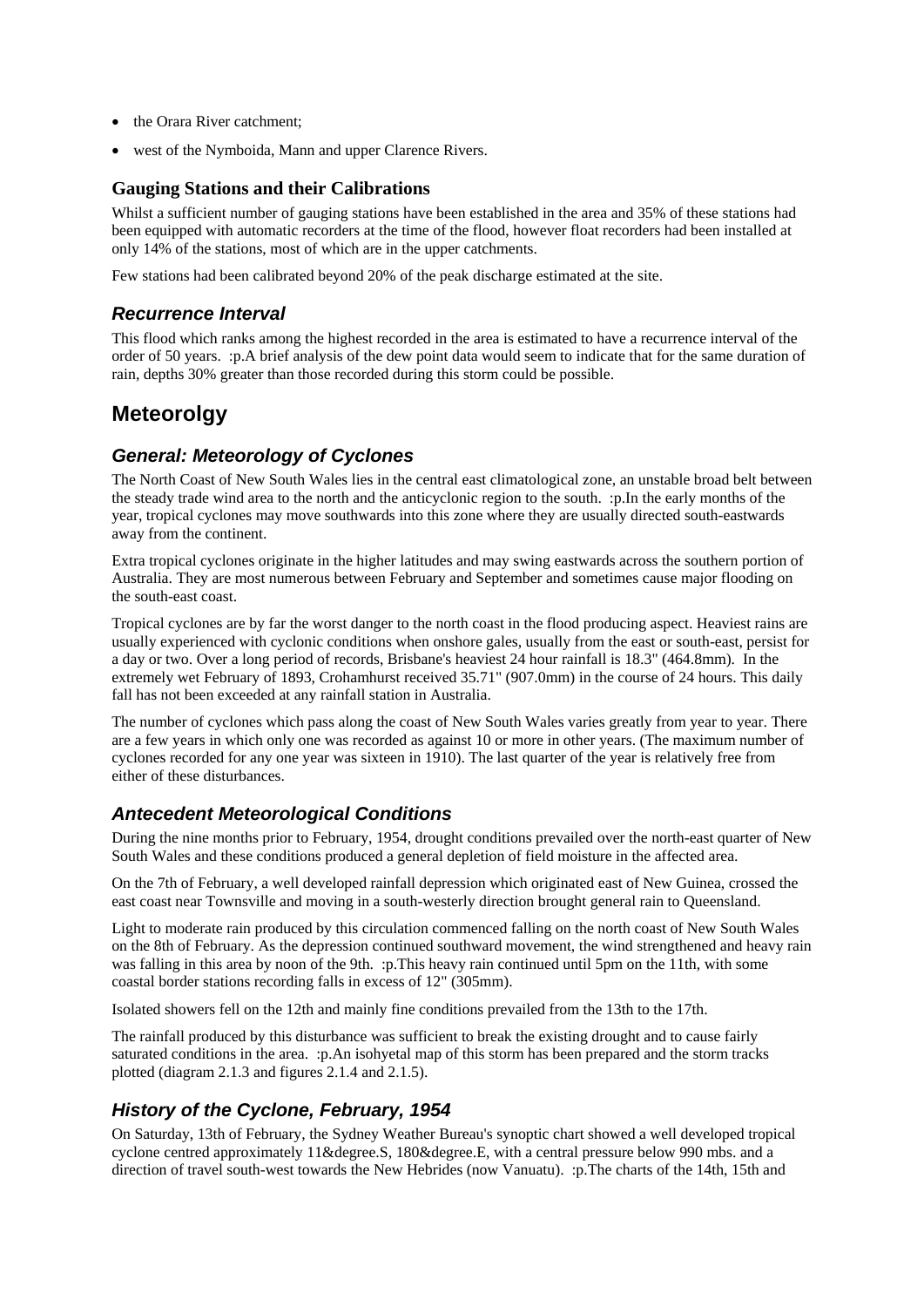16th confirmed this movement, and indicated that unless it recurved within the next day the east coast of Australia would be affective.

On the 17th at 11 a.m., the Brisbane Weather Bureau issued the following storm warning to shipping:

"Tropical cyclone central pressure below 985 mbs. centred 21.3&degree.S, 159.8&degree.E (position fair) moving south-east 10/15 knots, expect hurricane force winds within 50 miles of centre and gale force winds within 200 miles of centre."

This warning was renewed at 10 p.m.

During the 18th, gale force winds from the south-east lashed the Queensland coast and many townships south of Rockhampton suffered structural damage and severe flooding. Storm warnings were again issued on the 18th and further reports indicated that, if anything, the intensity of the cyclone had increased. Winds of hurricane force 50 miles from the centre and gale force winds within 300 miles of the centre were reported. The cyclone was now moving southward, parallel to the Queensland coast at a speed of about 10 knots.

Rain began to fall on the north coast of New South Wales (between Lismore and the Queensland border) at about mid-day on the 19th. This rain was accompanied by winds of gale force which backed easterly and strengthened to hurricane force as the cyclone centre moved south.

By midnight on the 19th, torrential rain was falling over the whole of the north coast and rainfall depths of up to 5 inches (125mm) had fallen at some stations on the windward side of the coastal barriers.

Continuous heavy rain fell over the entire northern coastal strip on the 20th as the cyclone continued to move south and to maintain its intensity.

Late on the 20th, the cyclone veered south west and at about midnight crossed the coast near Tweed Heads. The centre travelled inland for about 40 miles and swung to the south parallel to the coast. Coastal synoptic stations showed that the rain ceased and wind direction changed almost immediately the centre crossed the particular station's latitude.

By noon on the 21st, flood producing rainfall had ceased and weather conditions on the north coast had improved.

The cyclone continued to travel south along the plotted path of fig. 2.1.5, bringing heavy rains to the central and southern coasts of New South Wales.

The 9 a.m. weather maps issued by the Sydney Weather Bureau have been included for the period 18th to the 23rd (see figs. 2.2.1 - 2.2.6).

This cyclone is rated by the Weather Bureau as the most intense cyclone experienced on the east coast of Australia over the last half century. Damage on the north coast alone was estimated at 3 million pounds, while fifteen persons lost their lives as a direct result of the floods.

#### *Rainfall Records*

#### **Recording Pluviometers and Synoptic Stations**

#### *Pluviometers*

Records considered applicable to the area covered in this report were available from a total of six pluviometers. These were located at Brisbane and Springbrook in Queensland, Condong and Grafton on the coast and Glen Innes and Armidale on the tablelands. :p.The particulars of operation of the instruments are covered in more detail in section 2.3.5.

#### *Synoptic Stations*

:p.Synoptic reports at 9 a.m. and 3 p.m. daily were available for six official stations in the area. The stations were located at Byron Bay, Smoky Cape, Coff's Harbour, Yamba, Lismore and Tenterfield. :p.For detailed mass curves of rainfall for individual plumiometers and synoptic station, see figures 2.3.7 to 2.3.7.3.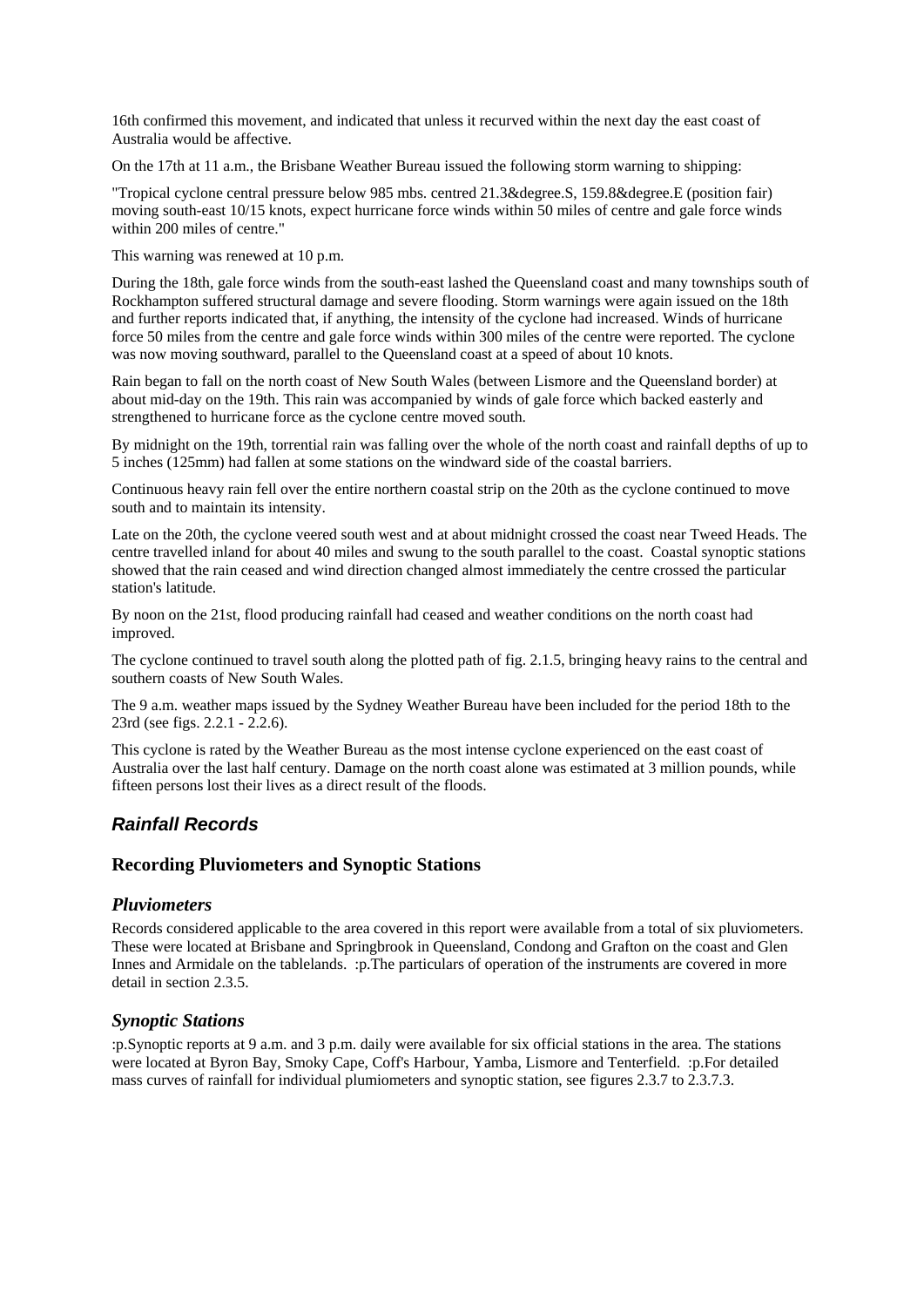### **Daily Read Rain Gauges**

### *Official*

Records were obtained from 72 official rainfall gauges throughout the area. These gauges are read daily at 9 a.m.

Official stations (usually Post Offices) are seldom situated in rugged country and are not considered adequate for the areal definition of rainfall from cyclonic storms of the type considered in this report.

### *Unofficial*

To define more adequately the areal distribution of rainfall, records from 75 private stations in the area were obtained directly by officers of this Commisssion.

#### **Isohyetal Map**

Utilising the data from all sources, an isohyetal may for the storm period has been prepared (fig. 2.3.6). During Saturday, 20th and Sunday, 21st, falls of magnitude greater than the capicity of the standard rain gauge occurred and while some readers reported that their gauge had overflowed, it is suspected that other readers may have omitted to do so. With this in mind, some rainfall values were disregarded when drawing isohyets.

Where observations from official and unofficial gauges conflicted, the official reading was usually adopted unless evidence was available to indicate otherwise.

#### **Temporal and Areal Distribution of Rainfall**

From an analysis of the pluviometer traces, synographs (mass curves of rainfall constructed from synoptic stations rainfall readings), and the isohyetal map, the folling deductions may be made:

- The time of commencement and cessation of rainfall at coastal stations was dependant on the passage of the cyclone centre down the coast. The rain ceased almost abruptly as the centre passed each coastal station's latitude.
- The rainfall at the coastal pluviometer stations was limited to one burst of continuous rainfall, and their temporal pattern was remarkably similar, except for a modification in the early stages at Grafton and probably the more southerly stations.
- The tableland pluviometers at Glen Innes and Armidale showed dissimilar traces to those recorded at coastal pluviometers and this fact is attributed to the modifying effect of the mountain barriers on the impinging air mass.
- The rainfall period of the storm ranged from 36 hours at Grafton to 46 hours at Glen Innes.
- The three main factors affecting the rainfall intensity and depth at any place were:
	- elevation;
	- orientation:
	- distance from the sea.
- Greater intensity and depth of rainfall than that recorded at Springbrook probably occurred in elevated areas above 2200 ft (670m) in the Macpherson Ranges.

#### **Results from and Operation of Individual Pluviometer Stations**

#### *Springbrook - elevation 2200 ft (670m)*

This station is situated in Queensland about 14 miles inland on the eastern side of the Macpherson Range.

The pluviometer, a siphoning type Casella, is operated by the Queensland Department of Local Government for the purposes of hydrologic investigation of the Nerang River Valley. This instrument functioned satisfactorily during the cyclone.

Springbrook recorded a rainfall depth of 4,207 points (1068.6mm), which was the largest registration on the north coast. The average intensity at this station for the total storm duration was greater than 100 points (25mm)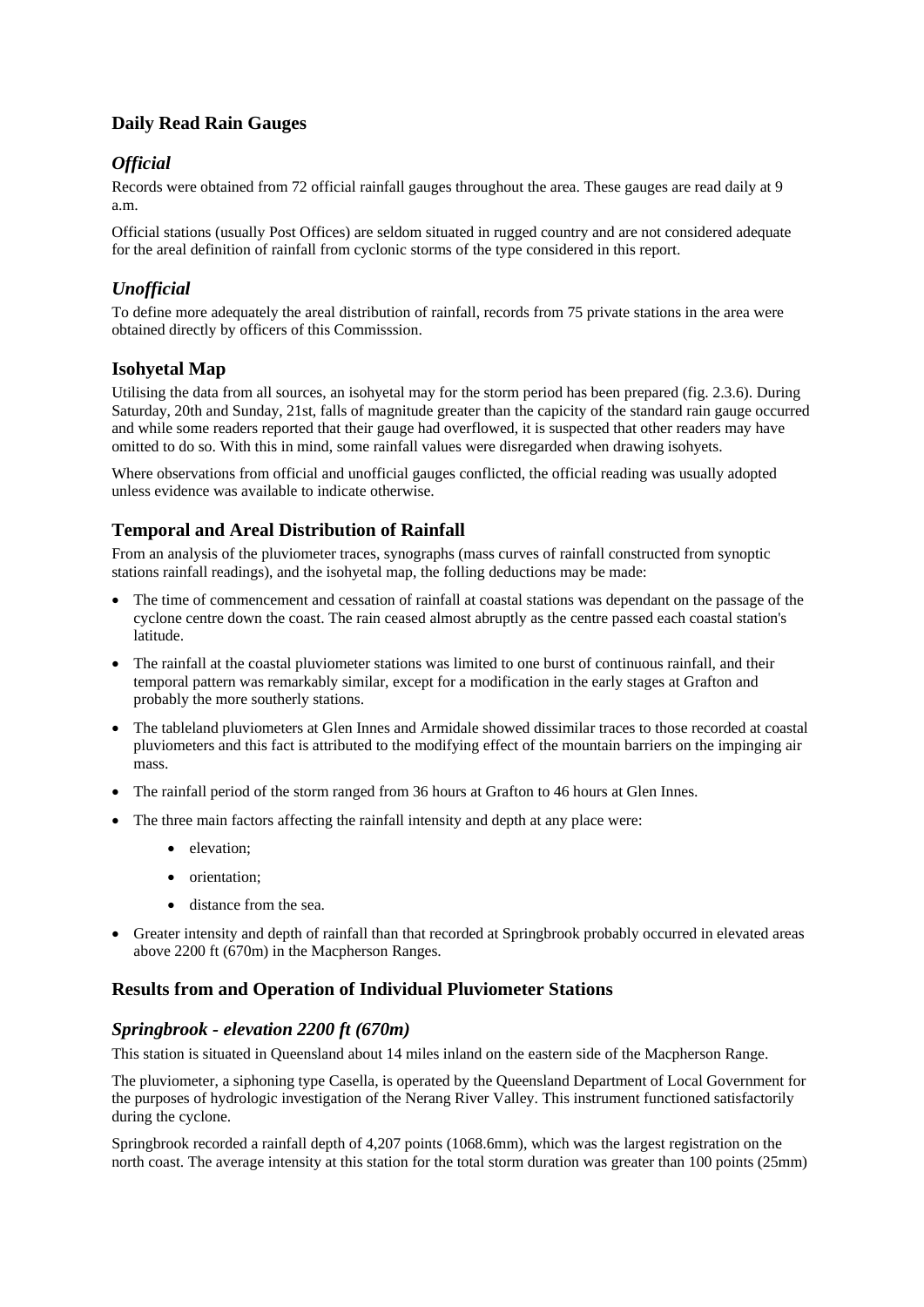per hour. The maximum hourly fall was approxiamtely 250 points (65mm) and falls of 200 points (50mm) per hour occurred during several hourly periods.

#### *Condong - elevation 30 ft (9m)*

This station is located at the Condong Sugar Mill about 4 miles north-east of Murwillumbah. The pluviometer was installed by the Weather Bureau and is operated on their behalf by the Manager of the Mill.

The instrument, a 10" Dyne tilting siphoning type failed to register during the early stages of the storm, but it is likely that Condong followed approximately the same storm pattern as Brisbane and Springbrook during the missing period.

The total recorded depth was 1,914 points (486.2mm) and intensities during the latter part of the storm ranged from 80 to 200 points (20mm to 50mm) per hour, except for one hour when the intensity dropped to 10 points (2.5mm) per hour.

#### *Grafton - elevation 27 ft (8m)*

This station is situated in the Clarence River Valley about 25 miles from the coast. The 6" Casella siphoning type pluviometer installed at this station is operated by the Department of Main Roads and was reported to have functioned satisfactorily during the cyclone. :p.As previously stated, the rainfall pattern appears to be modified in the early stages, but after the time of commencement of heavy rain the pattern was comparable with that experienced at other stations. The maximum intensity recorded was 100 points (25mm) per hour for two consecutive hours and the average intensity during the second burst was about 40 points (10mm) per hour. The total depth recorded for the storm period of 36 hours was 1055 point (268mm).

#### *Dorrigo - elevation 2360 ft (720m)*

The Weather Bureau controls the 8" Bendix Friez weighing bucket-type pluviometer which was installed at this station but unfortunately no record was obtained as no reader was available during the storm period.

Dorrigo registered a total rainfall depth of 3,902 points (991.1mm) in approximately 40 hours. As the total rainfall, duration of rainfall, and the physical features of this station are somewhat similar to those of Springbrook, the mass curves at both stations should be approximately the same.

#### *Glen Innes - elevation 3,520 ft (1073m)*

This station is situated on the New England Ranges, at approximately the same latitude as Grafton.

The 8" Esdaile siphoning type pluviometer was installed and is operated by the Soil Conservation Service and it is reported to have functioned satisfactorily during the cyclone.

The intensities recorded at this station during the total storm period of 45 hours were of smaller magnitude than those recorded at coastal stations. The maximum was 30 points (7.6mm) per hour while the average was only 6 points (1.5mm) per hour. The total depth registered was 281 points (71.4mm).

#### *Armidale - elevation 3,250 ft (990m)*

This station is located on the New England Ranges, about 60 miles south of Glen Innes and has similar topographical features. :p.The pluviometer was installed and is operated by the C.S.I.R.O.

Pastoral Laboratory and functioned satisfactorily during the storm period.

The maximum intensity was 20 points (5mm) per hour and the average about 4 points (1mm) per hour.

#### *Brisbane*

The Brisbane pluviometer, although not closely related to the area under study, does help to confirm the uniformity of the temporal distribution of rainfall as the cyclone moved south. This fact is best illustrated when the mass curve of rainfall is plotted on a percentage basis and compared with similar plots of the mass curves from Springbrook and Condong (see fig. 2.3.7.1).

#### *Results from Synoptic Stations*

The results from the official synoptic stations were plotted as mass curves of rainfall but due to lack of readings, these curves are not very well defined and do not permit an analysis to be made of them (see figs. 2.3.7.2, 2.3.7.3).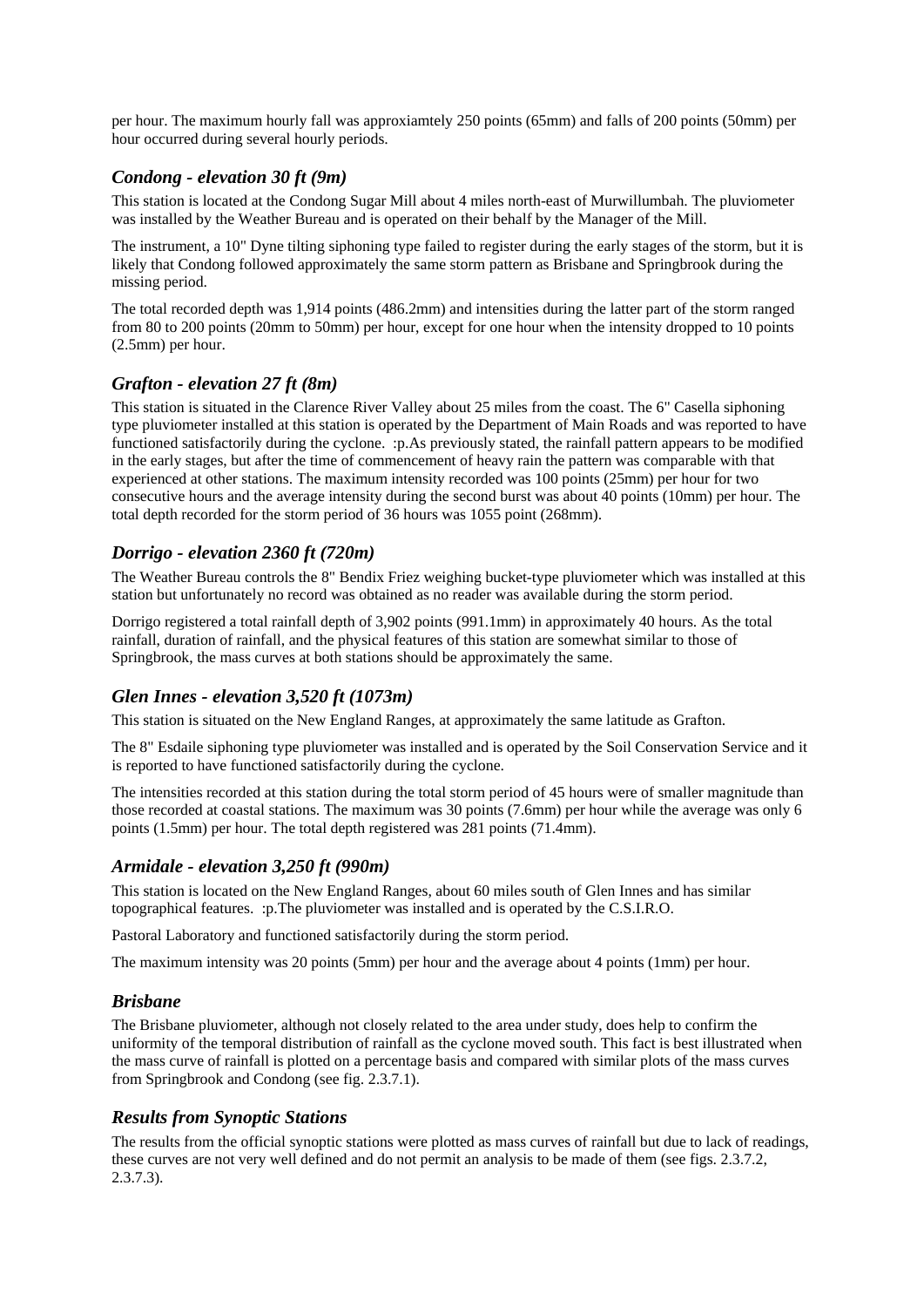Intermediate readings from Tuntable Falls, an official rainfall station, were plotted and when compared with Condong and Springbrook mass curves, indicated that the corresponding intensities at this station were roughly proportional to those at the two latter stations.

Complete observer's reports from the synoptic stations have not been included in this report; full information may be obtained directly from the Sydney Weather Bureau.

### *Dew Point Data*

Comprehensive dew point data could be obtained from only seven Weather Bureau stations, six of which are practically at sea level and situated on the coastal strip. These stations are Brisbane, Cape Byron, Lismore, Clarence Heads (Yamba), Coff's Harbour and Smoky Cape. The seventh station is Armidale on the New England Range, and for the purpose of comparison, the dew points at this station have been reduced to sea level.

This information is presented as a series of curves, all of which roughly indicate the same temporal pattern during the period of heavy rain (see fig. 2.4.1). By inspection of the figure, it is seen that the dew point increases to a maximum on the 20th and 21st, as the case may be, immediately prior to the arrival of the cyclone's centre at that particular station. The sudden decrease in dew point following this peak is associated with a sharp veering of the wind from a south-easterly to a north-westerly direction, resulting in a rapid decrease of the absolute humidity.

Although the actual dew points at most stations were high during the period of heavy rain, the dew points persisting for 24 hours were, on the average, 5&degree. to 6&degree. below Wapole's maximum. This fact indicates that greater depths of precipitation would be obtained if this storm is considered for maximisation. For example, the maximum persisting dew point for 24 hours at Clarence Heads on the 20th was 69& degree.F  $(20.5\&degree,C)$  and is equivalent to  $2.16$ " (54.86mm) of precipitable water in a column of air extending from sea level to 40,000 ft. (200 mb. level). The maximum dew point from Wapole's paper capable of persisting for 24 hours at this station is 75&degree.F (24&degree.C) and in terms of precipitable water is equal to 2.9" (73.66mm), an increase of 34%. Similar increases are approximately true for most stations in the area.

All dew point data, including additional information from Casino, Grafton, Nymboida Power Station and Brooklana, are tabulated in the appendix.

#### **Maximum Depth-Area-Duration Curves, 19th-20th February, 1954**

Depth-area-duration curves were prepared for the subject storm in order to examine the maximum average depths of precipitation occurring over areas of various magnitudes. The method used was similar to that outlined in Technical Paper No. 1, Co-operative Studies Manual for Depth Area Duration Analysis of Storm Precipitation prepared for the U.S. Bureau of Reclamation.

#### *U.S. Procedure*

The U.S. method has the following steps:

- selection of storm period and preparation of preliminary isohyetal map;
- grouping of rainfall stations according to geographical proximity, topography, similarity of storm precipitation and autographic records available;
- preparation of a mass curve for every station, according to its grouping and using interpolation between autographic records;
- more detailed analysis of data and preparation of a final total storm isohyetal map;
- division of isohyetal pattern into zones conforming as closely as practicable to the principal rainfall "centres"; these zones are more convenient for planimetering and enable intensity variations in different areas to be more easily investigated;
- tabulation of comtemporaneous rainfall amounts at each station as scaled from the mass curves for periods increasing by equal increments of time;
- calculation of areas enclosed by the isohyets in each zone and the average depth of rainfall over these areas.

When a single isohyet is situated in more than one zone, the area adopted for each zone is that enclosed by the isohyet and the zone boundary. This area and the calulated mean depth of rainfall are often later combined with those for the same isohyet in other zones to give the total area and the total mean depth for that isohyet. :p.It is permissable to combine zones such that a mean rainfall depth is found for only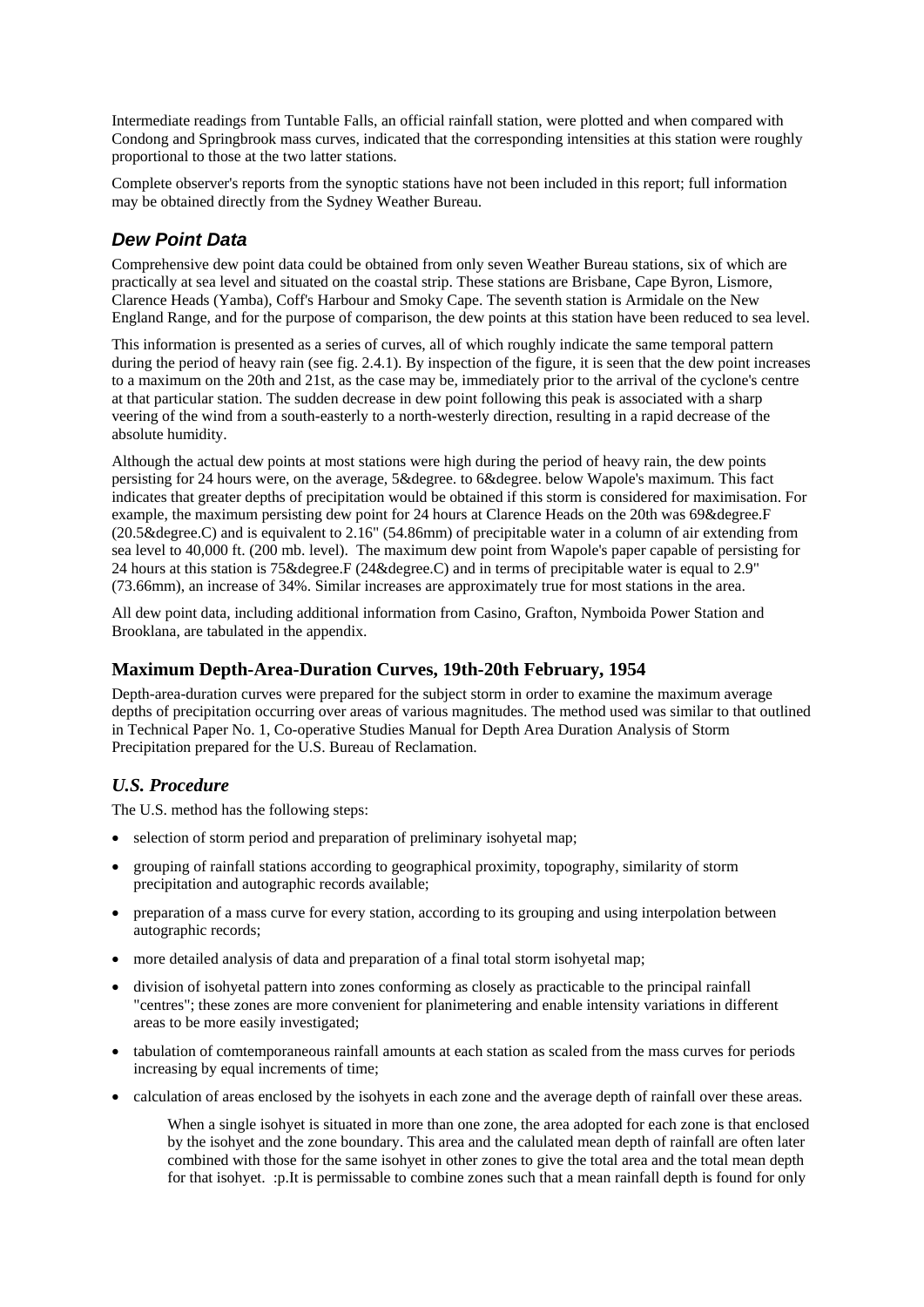a portion of the total enclosed by an isohyet. This value may be useful in establishing the shape of the maximum depth-area-duration curves over certain ranges of areas but it should be borne in mind that the maximum depths obtained for areas enclosed by incomplete isohyets will tend to be too low.

• Computation of an average mass curve for each of the areas found in (7) by calculating the arithmetic mean of all the station rainfalls within the area for the selected periods of time.

If only a few stations are within the area and the distribution of these is uneven, it is necessary to assign a weight to each station by the Thiessen polygon method and find the weighted mean rainfall.

Computation of maximum depth-area-duration data and the plotting of curves.

The objectives of this lengthy procedure are not only to produce depth-area-duration relationships but to also assemble the storm data in such a way that it may be conveniently analysed and compared with data from other storms for such purposes as the study of rainfall-runoff relationships on individual catchments, design storms and station rainfall intensity.

All tubulations and computations are therefore made on standard forms.

#### *Adopted Procedure*

The actual method used consisted of the following steps:

- Obtaining of a total storm isohyetal map.
- Division of isohyetal pattern into four zones, A, B, C and D as shown (diagram 2.3.6), conforming closely to the principal rainfall "centres".
- Calculation of areas enclosed by the isohyets in each zone and the average depth of rainfall over these areas (table 2.5.1). :li.Adoption of an estimated average % mass curve for the areas enclosed by each of the following groups of isohyets:
	- Zone A  $21$ " (533.4mm) and over.
	- $\bullet$  Zone A under 21" (533.4mm).
	- Zone B 18", 21", 24" (457.2mm, 533.4mm, 609.6mm) isohyets around centre B1.
	- Zone B 12", 15" (304.8mm, 381mm) isohyets of B1 and 18" (457.2mm) isohyets of B2.
	- Zone B 18" (457.2mm) isohyet of B3 (Lismore mass curve).
	- Zone C All isohyets.
	- Zone D  $18"$  (457.2mm) isohyet.
	- Zone D (Springbrook Mass Curve) isohyets above 18" (457.2mm).

Each of these % mass curves was estimated by direct comparison and interpolation between the mass curves of the nearest effective pluviograph and synoptic records (see fig. 2.5.3).

- Tabulation of contemporaneous rainfall amounts for each selected area using calculated average depths and temporal patterns of adopted % mass curves (table 2.5.2).
- Computation of maximum depth-area-duration data and the plotting of curves (diagram 2.5.4).

#### **Utility of Results**

Since the pattern of this particular storm was largely affected by orographic features, it would be incorrect to use the derived depth-area-duration curves for direct transpositions to individual basins or other areas except for preliminary estimates in which case due allowance should be made for topographic influences. :p.The curves should be useful in comparing this storm with other severe storms of the same type and thus assist in the preparation of estimates of maximum possible prepicitation.

#### **Zones of Rainfall**

The location of the Zones of rainfall used for the maximum depth-area-duration study have not been shown on the isohyetal map Reference 2.3.6. However, details of the Zones are available from records held in the Commission's Hydrographic Section.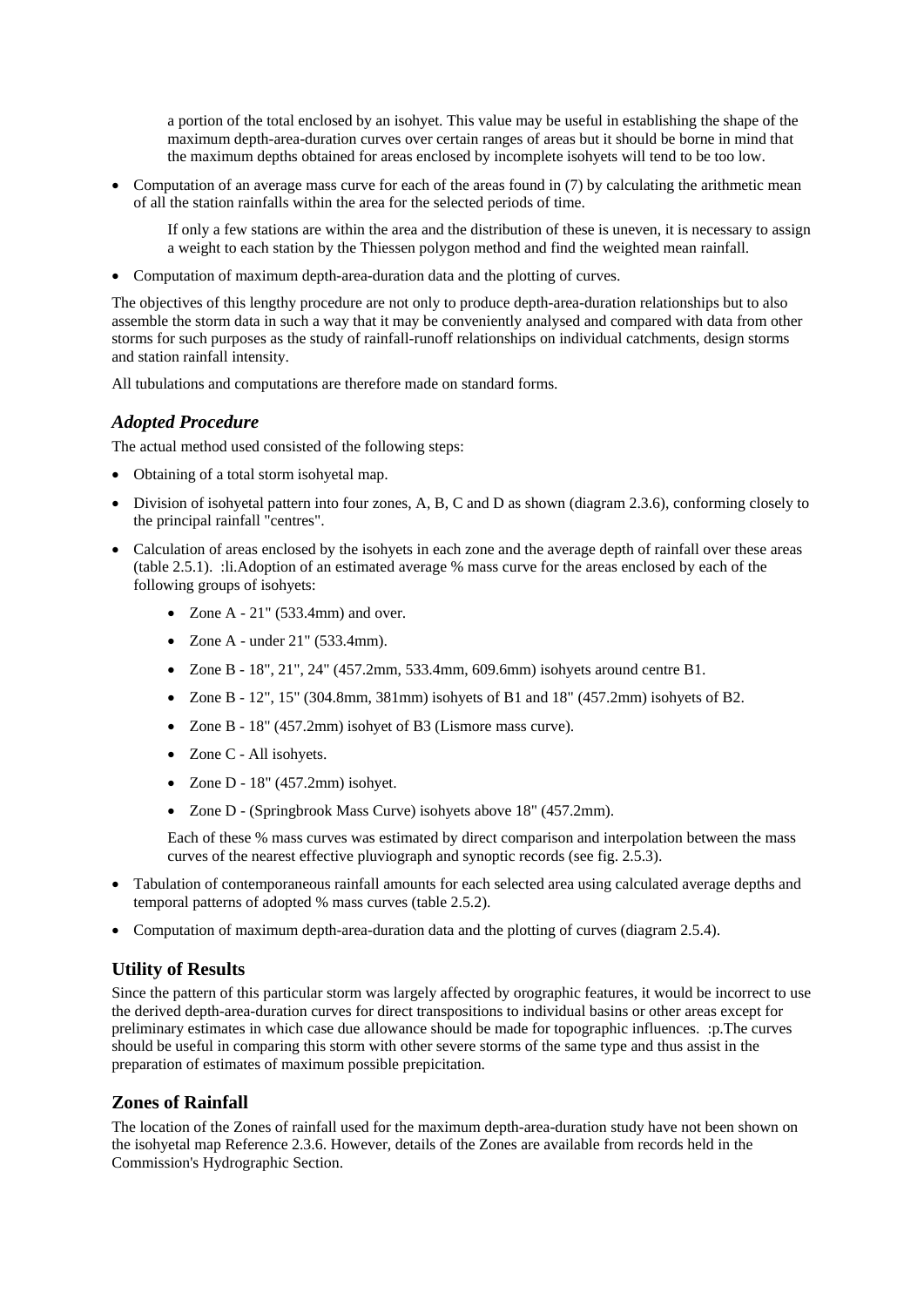# **Hydrographic features**

### *Flood Behavior of Streams on North Coast Catchments, February, 1954*

#### **General**

Between the 5th and 9th of February, 1954, a cyclone moved S-S-W across the Queensland coast at Maryborough and, weakening as it moved roughly south, it was finally dissipated in north-western New South Wales. It caused substantial rises in all north coast streams and saturated the catchments.

On the 13th of February, another cyclone had developed east of the New Hebrides and was moving towards the Queensland coast. At 3 p.m. on the 19th, the centre was located approximately 250 miles N.E. of Brisbane and heavy rain had commenced on the north coast. :p.Record flood producing rains occurred on the north coast between approx. 9 a.m. on the 19th and 9 a.m. on the 21st.

The hydrographs of the smaller streams showed two peaks at approx. 3 p.m. - 6 p.m. and midnight - 3 p.m. on the 20th and 21st.

In the Tweed and Richmond catchments, the first peak was the larger whilst in the central Clarence catchment both peaks were approx. equal intensity. In the south, or Dorrigo area, the second peak at midnight was the greater.

At the larger gauging stations the two peaks merged to give record discharges. A slight bump will be noticed on one or the other side of the peak in hydrographs at these stations.

Peak discharges at gauging stations have been analysed on a catchment area basis. The maximum observed value occurred in the Dorrigo area at Slingsbys Road on the Never Never Creek (Catchment Area 4.6 sq. miles) where the estimated peak discharge gives a value of approx. 1500 cusecs/sq. mile.

Maximum envelope curves of cusecs/sq. mile and acre ft./sq. mile for this flood on the north coast, together with similar curves for all streams in New South Wales are included in section 3.7 of this section.

As can be expected from the short duration and mignitude of the rainfall and the wet state of the catchments, the rates of rise and fall at the majority of stations were more rapid than had previously been experienced. An example of this behavior is illustrated in the case of Casino where the river rose from a gauge height of 6 feet to the peak of 53 feet in 20 hours, or an average rate of rise of 2.35 feet per hour.

In previous floods when the river reached between 30 and 40 feet, the time of rise between 6 ft. and the peak was 40 hours or greater, corresponding to a rate of rise of less than 0.90 ft./hour. :p.Similarly, the river fell at approx. 4 ft. per hour at 30 ft. gauge height as against a previous known maximum rate of fall of 1 ft. per hour at this gauge height.

All important towns on the North Coast were affected by the flood. More costly damage than ever before experienced occurred at Murwillumbah, Lismore, Wiangaree and Kyogle. Casino was seriously flooded for the first time in 60 years and a near record flood passed through Grafton, causing considerable inundation and loss of property. :p.A brief description of the catchments of the Tweed, Richmond and Clarence Rivers is given in sections 3.2, 3.3 and 3.4, together with details of flooding at important towns. A general topographical map is shown on diagram 3.1.1.

### *Tweed River Catchment*

#### **Description of Catchment**

The Tweed River Basin, which is 420 square miles in area, is located in the extreme north-east corner of the State. It is bounded in the north by the Macpherson Range, which rises in places to 3,700 ft. (1128m), and in the west by an eastward tending spur of this range which continues to within a few miles from the sea coast near Norie's Head and forms the southern boundary of this region.

The rugged mountainous country forming the catchment boundary gives way to hilly to steep country as the land falls towards the stream beds of the numerous small valleys. At Murwillumbah, the basin becomes a broad open valley, comprised of alluvial flats. Flats extend upstream from this point for short distances along the three arms of the Tweed as narrow flood plains.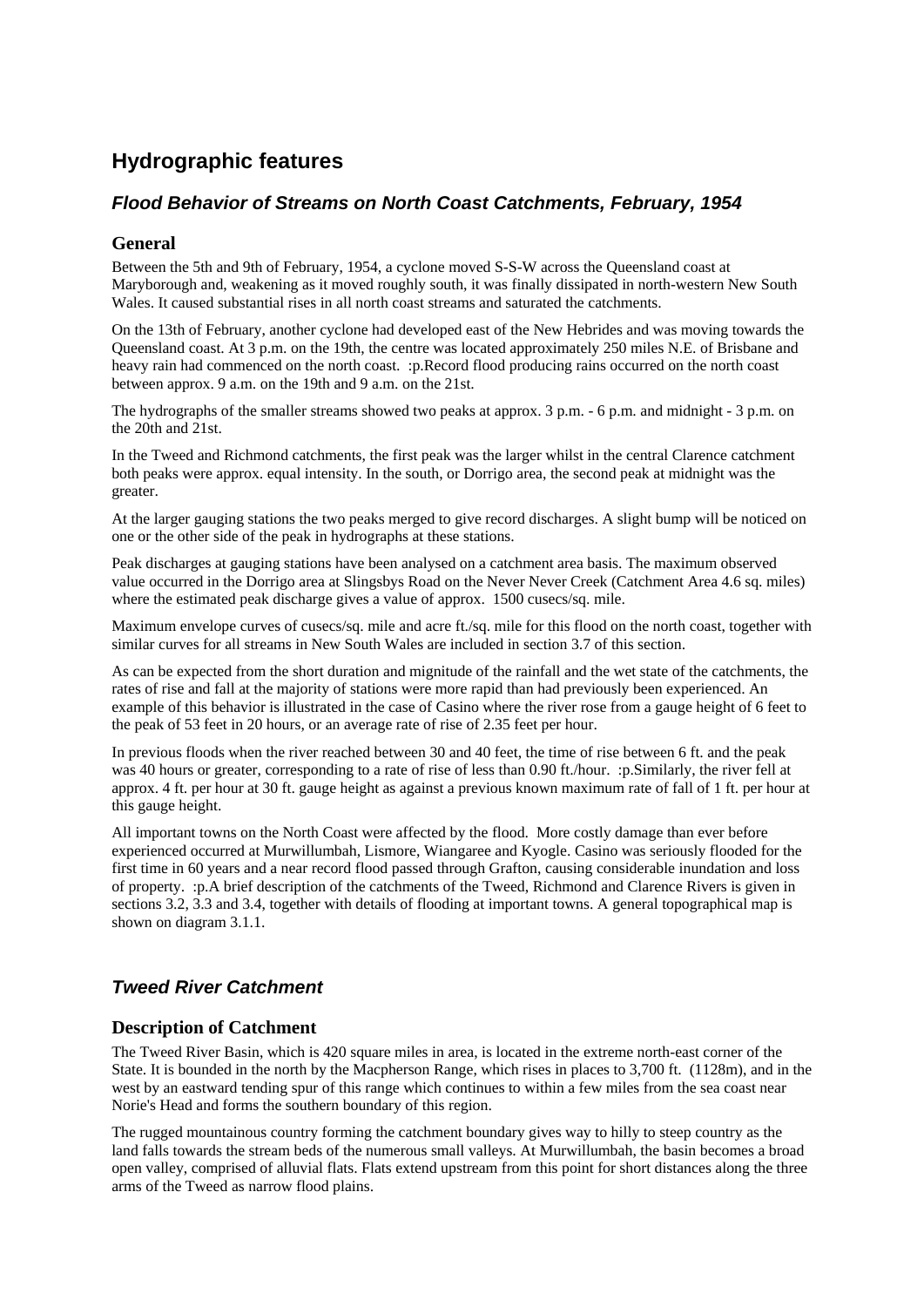Natural vegetation, consisting of rugged mixed forest and scrub covers the major portion of the basin. Open country is confined mainly to the alluvial flats of the broad valley below Murwillumbah and to the useless swamp and heath of the narrow coastal fringe. :p.The uplands of the entire region, including the highest part of the Macpherson Range and its satellite spurs south of the Tweed, are capped by basaltic lavas. The basalt covered spur in the south extends as a band into the central portion of the catchment as far as Mt. Warning. Shales, calcareous sandstones and basal conglomerates constitute the rock formation of the upper reaches of the north, middle and south arms of the Tweed River. To the east of Eungella, phyllites, schistose slates, quartzites and sandstones predominate the area. The remaining narrow coastal strip, extending from Coolangatta to Norie's Head is comprised of alluvial, estuarine deposits, beach and dune sands, and rock waste.

The mean annual rainfall for the catchment is 68 ins. (1727mm) and it is more uniformly distributed throughout the year than it is on the neighbouring Clarence basin.

The basin is roughly U-shaped, being open to the sea in the east and moist maritime air can penetrate into the valley without undergoing much lift, loss of moisture, or change in properties. However, in the upper tributaries where the topography is of a mountainous nature, a rapid uplift would be imparted to an incident stream of air.

#### **Description of Stream System**

The Tweed River is made up of three arms, the North Arm, Middle Arm and South Arm.

#### *The North Arm*

Rises in the Macpherson Ranges, at the Queensland border and flows generally east-south-east to the north of Murwillumbah then turns east to join the Tweed River at North Tumbulgum. A network of creeks join the North Arm above Chillingham. The North Arm then passes through the districts of Chillingham, Crystal Creek, Boat Harbour, Kynnumboon, Dungay and Dulguigan.

#### *The Middle Arm*

Commences at Tyalgum, where several creeks which drain the southern and eastern slopes of Macpherson Range, unite. The Middle Arm then flows practically due east through the Eungella district to meet the South Arm at Byangum.

#### *The South Arm*

Commences at Loft's Pinnacle on the mountain range which forms the western boundary of the Tweed River Basin. It flows generally in a north-easterly direction and passes through the districts of Kunghur, Terragon, Uki, Dum Dum and Byangum. It is met by the Middle Arm at the village of Byangum, where it becomes the Tweed River. :p.The Tweed River, after leaving Byangum, is met by the Dundible Creek from the south and passes between Murwillumbah and South Murwillumbah. It then flows east through the districts of Condong, Tygalgah and Tumbulgum where it is joined by the North Arm. It continues in this direction to its mouth at Tweed Heads.

#### **Flood Behavior**

The highest flood ever recorded at Murwillumbah occurred in February, 1954, when the Tweed River rose rapidly to a peak of 19'-10" (6.045m) at 6 p.m. on the 20th (powerhouse gauge), inundating low lying areas of the township to considerable depths. This flood was 1'-1" (0.330m) higher than the previous record flood in 1931. Floodwaters and gales caused severe damage to the town buildings and residential areas. One person was drowned and loss of stock and property along the lower reaches of the river was considerable.

The South Arm of the river contributed the major portion of floodwaters at Murwillumbah, the flood at Braeside being the greatest of known record in that locality. At Eungella on the Middle Arm and Boat Harbour on the North Arm the flood was two to three feet lower than the previous record peaks of June, 1945.

The rainfall over the catchment was not evenly distributed. Ranges on the south east boundary recorded falls of over 30" (762mm) and west of this barrier a rainfall shadow (with rainfall depths of 15" (381mm) or less) extended from north to south of the catchment. Further west the depth of rainfall increased to approximately 20" (508mm). :p.A maximum registration of rainfall of 42" (1066.8mm) was recorded at Springbrook.

The peak heights and times of peaks at various gauges in the Tweed catchment are given in the appendix. All peaks occurred on the 20th of February, 1954.

A summary of rainfall-runoff figures has been prepared, together with a plot of estimated hydrographs at the three gauging stations in the area (see Schedule 3.2.3.1 and diagram 3.2.4).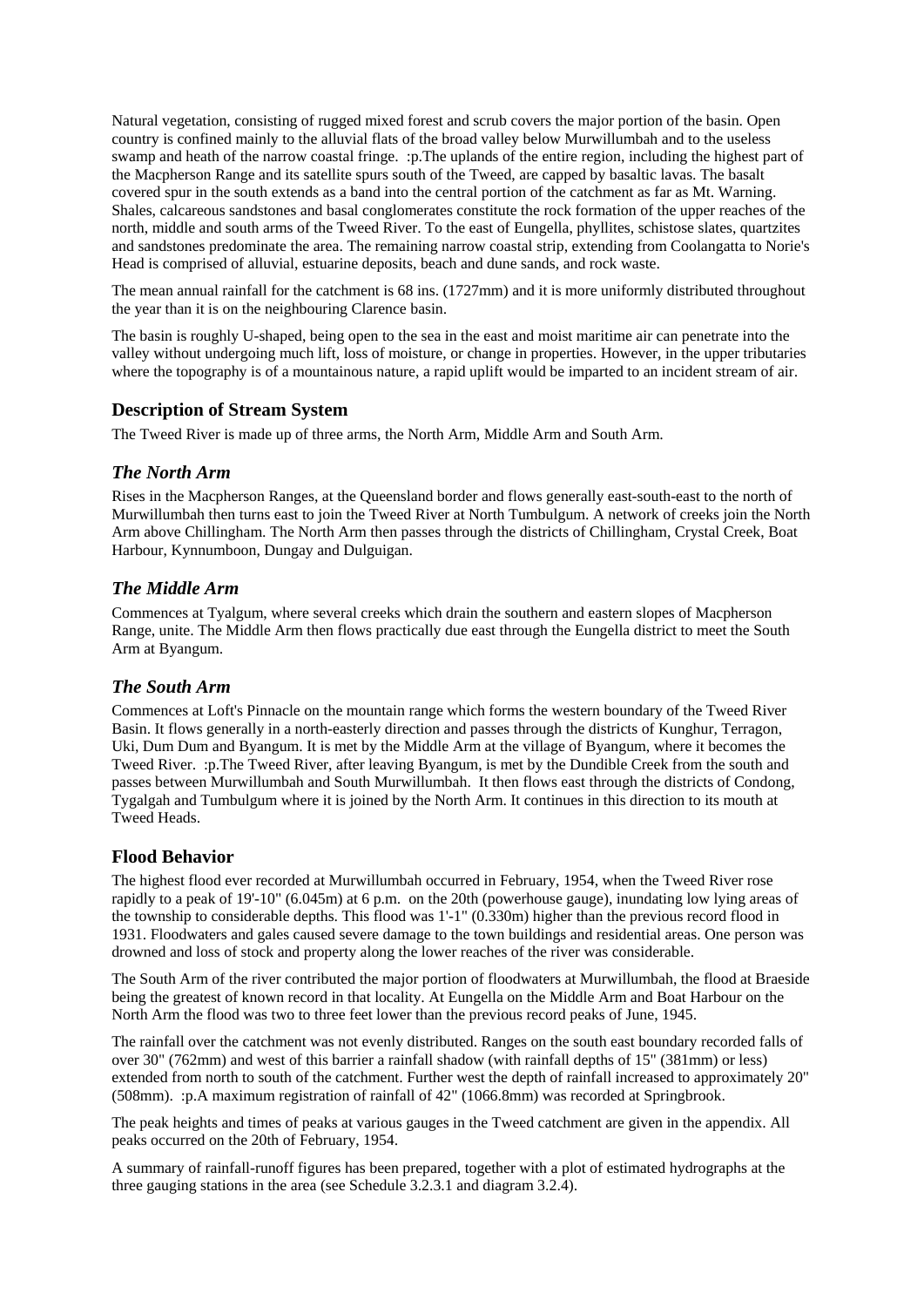### *Richmond River Catchment (2,660 sq. miles)*

#### **Description of Catchment**

The coastal basin of the Richmond River is bounded in the north by part of the Macpherson Range and a satellite spur of this range, in the west by the main Richmond Range, and in the south by the south-eastern extremity of the Richmond Range. Although the catchment boundary of the region is clearly defined in the north and west by rugged mountain ranges where elevations exceed 4,000 feet, the southern boundary (the southeastern extremity of the Richmond Range) is more of the nature of a line of long broken hills which extend from the main Richmond Range to the coast near Evans Head. For the most part, the catchment is an extensive valley of a comparitively flat nature with an average elevation estimated at about 200 feet. The hilly to steep plateau situated to the north of Lismore fringes the rugged spur extending from the main Macpherson Range.

Particularly in the eastern portion of the valley, much of the original vegetation has been removed and in the western section the cover has been reduced to open forest country. In the rugged infertile uplands of the ranges, the vegetation is basically poor forest. Dense forest and scrub covers the plateau north of Lismore. :p.The upland area, including the highest part of the Macpherson Range and its satellite spurs south of the Tweed, is covered by basalt. The hilly to steep plateau fringing this spur on the southern flank is also composed of basalt. The remaining area, except for deposits of beach and dune sands along the coastal strip, is comprised of shales, calcareous sandstones and basal conglomerates.

The mean annual rainfall for the basin varies from 45 ins. (1143mm) in the western section to about 70 ins. (1778mm) in the vacinity of Byron Bay. Maritime air traversing the catchment from east to west is not subjected to any rapid uplift except over the Richmond Range in the north-east. Hence, a more uniform distribution of rainfall is anticipated over the middle and lower sections of the catchment during cyclonic disturbances than would occur over the range and plateau areas.

#### **Description of River Systems**

The Richmond River, like the Tweed River, consists of three arms, the North Arm, the Main Arm and the South Arm. Due to the mountainous country in the nothern and western sections of the catchment, the North and Main arms are subject to rapid rises and the fast flowing waters are a great danger to towns and settlers in the lower areas.

#### *The North Arm*

:p.A large area of country to the north of Lismore is drained by a network of creeks which flow into either Leycester or Wilsons Creeks. These two creeks unite at Lismore to form the North Arm of the Richmond River which flows almost due south to Coraki where it joins the Main Arm.

#### *The Main Arm*

Drains mountainous country to the north and west of Kyogle. It flows south through Kyogle and Casino and then flows E.S.E. to be joined by the North Arm at Coraki. The river then flows roughly south-east, picking up the South Arm about three miles below Coraki, thence on to Woodburn where it turns roughly N.N.E. through Broadwater and Wardell. (The Main Arm is known to many locals as the South Arm, and the South Arm as Bungawalbyn Creek).

#### *The South Arm*

Or Bungawalbyn Creek, drains the country around Rappville and joins the main Richmond River about three miles below Coraki.

#### **Flood Behavior**

Floodwaters from the Richmond River entered all large towns in the catchment causing considerable damage and some loss of life. Heavy loss of stock and property was experienced by the majority of farmers living along the river flats downstream of Lismore and Wiangaree.

#### *North Arm*

The flood warning stations of Bangalow and Nimbin, situated on the headwaters of Byron and Goolmagar Creeks, reported a rise at approximately 9 a.m. on the 20th. At 2 p.m. these stations reported peak levels of 15'- 0" (4.572m) and 29'-6" (8.992m) respectively. :P.The river at Lismore reached the critical height of 25'-0"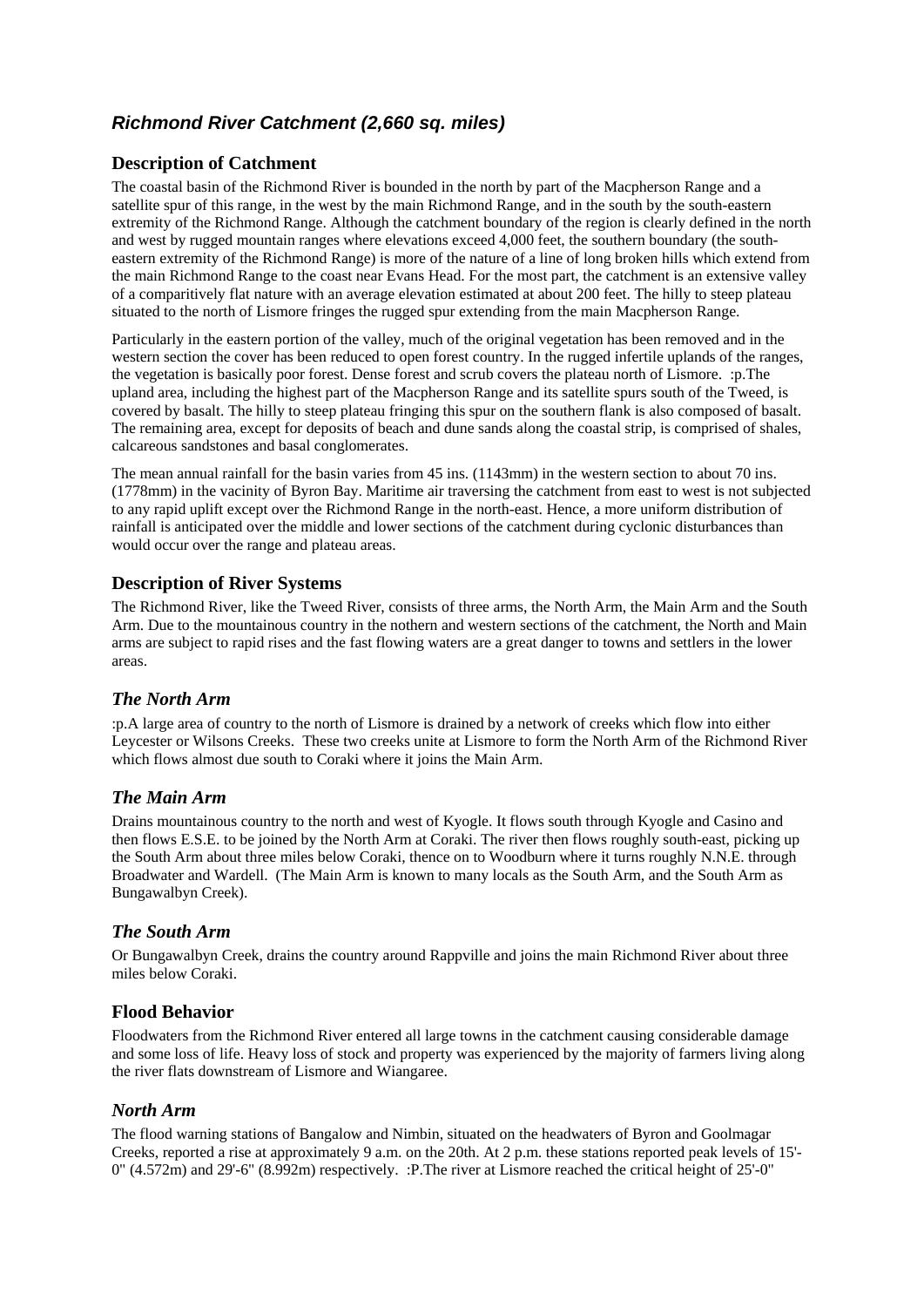$(7.62m)$  (police gauge) at 3 p.m. and continued to rise rapidly to a record level of  $44$ -0" (13.411m) at 4 a.m. on the 21st. The city remained in varying stages of inundation until the morning of the 23rd.

The main tribuaties on the North Arm consist of seven creeks which form a wide fan-shaped catchment above Lismore and gauging stations have been established on each of these streams. Details of run-off and rainfall for all stations are included in schedule 3.3.3.4. Hydrographs at individual stations are shown on Diagram 3.3.3.5. A hydrograph of the flow at Lismore has been estimated, the peak discharge being about 180,000 cusecs (vide diagram 3.3.3.6).

Maximum values of rainfall and run-off/sq. mile were observed on the Terania Creek catchment. Tuntable Falls, a rainfall station in the northern part of this catchment, registered 30.9" (784.9mm) of rainfall for the three day period ending 9 a.m. on the 21st. Records from the gauging station at Blakes (catchment area 17.0 miles) indicated a peak discharge of 1,180 cusecs/sq. mile with an estimated run-off of 1,170 acre ft./sq. mile.

The average precipitation on the Lismore catchment was 17.6" (447mm), a minimum depth of approximately 13" (330mm) occurring on the south-eastern section.

There are no pluviometers in the catchment but synoptic readings at Tuntable Falls and Lismore in conjunction with Springbrook and Condong pluviometer records reasonably define the temporal pattern of rainfall.

This information is included in Section 2.2

#### *Main Arm*

The three towns of Wiangaree, Kyogle and Casino suffered severely as a result of this flood. At all towns the river rose rapidly to a peak which surpassed previous known flood levels by many feet.

Because of the fast rate of rise to considerable heights above the river banks, large differences in head were developed between the river and the surrounding terrain. The flow of floodwaters from the river to low lying areas was therefore fast and destructive and constituted the main cause of the loss of life.

At Wiangaree the river reached a peak of 60'-0" (18.288m) at 6 p.m. on the 20th February. No lives were lost but damage to buildings and property was considerable.

At 7 p.m., the flood reached a peak of 62'-0" (18.898m) at Kyogle; many homes were swept away and ten persons lost their lives. :p.At Casino the river broke its banks and inundated low lying sections of the town. The peak gauge height of 53'-1" (16.18m) occurred at 4 p.m. on the 21st. Seven houses were destroyed and two lives were lost. :p.Serious river bank erosion occurred along the whole length of the Richmond River. As a result of this erosion, one span of the road bridge at Casino collapsed.

Large depths of rainfall were registered on the ranges west of Doubtful Creek and on the ranges in the north east portion of the catchment. At Babyl Gate on the Richmond Ranges, a depth of rainfall of 24" (609.6mm) was observed. This quantity represents the maximum registration on the Main Arm catchment. No information could be obtained regarding the rainfall in the large area of country north of Wiangaree. :p.High values of peak discharge were obtained for all gauging stations in the catchment. Schedule 3.3.3.4 gives a comprehensive table of rainfall run-off data in the Richmond River catchment. The coefficient of run-off at Alcorns and Wiangaree is high and it is thought that heavier falls of rain than are indicated on the isohyetal map may have occurred in the mountainous country north west of Wiangaree. Hydrographs at gauging stations on this arm are shown on diagram 3.3.3.7.

#### *South Arm*

No gauging station has been established on this arm of the Richmond River and information has not been obtained with respect to the flooding in this system.

### *Clarence River Catchment*

#### **Description of the Catchment (8,320 sq. miles)**

For the purpose of illustrating the main physical features of the basin, the area has been divided into four sections, each of which will be described separately, viz:

- Northern
- Western
- Southern
- Central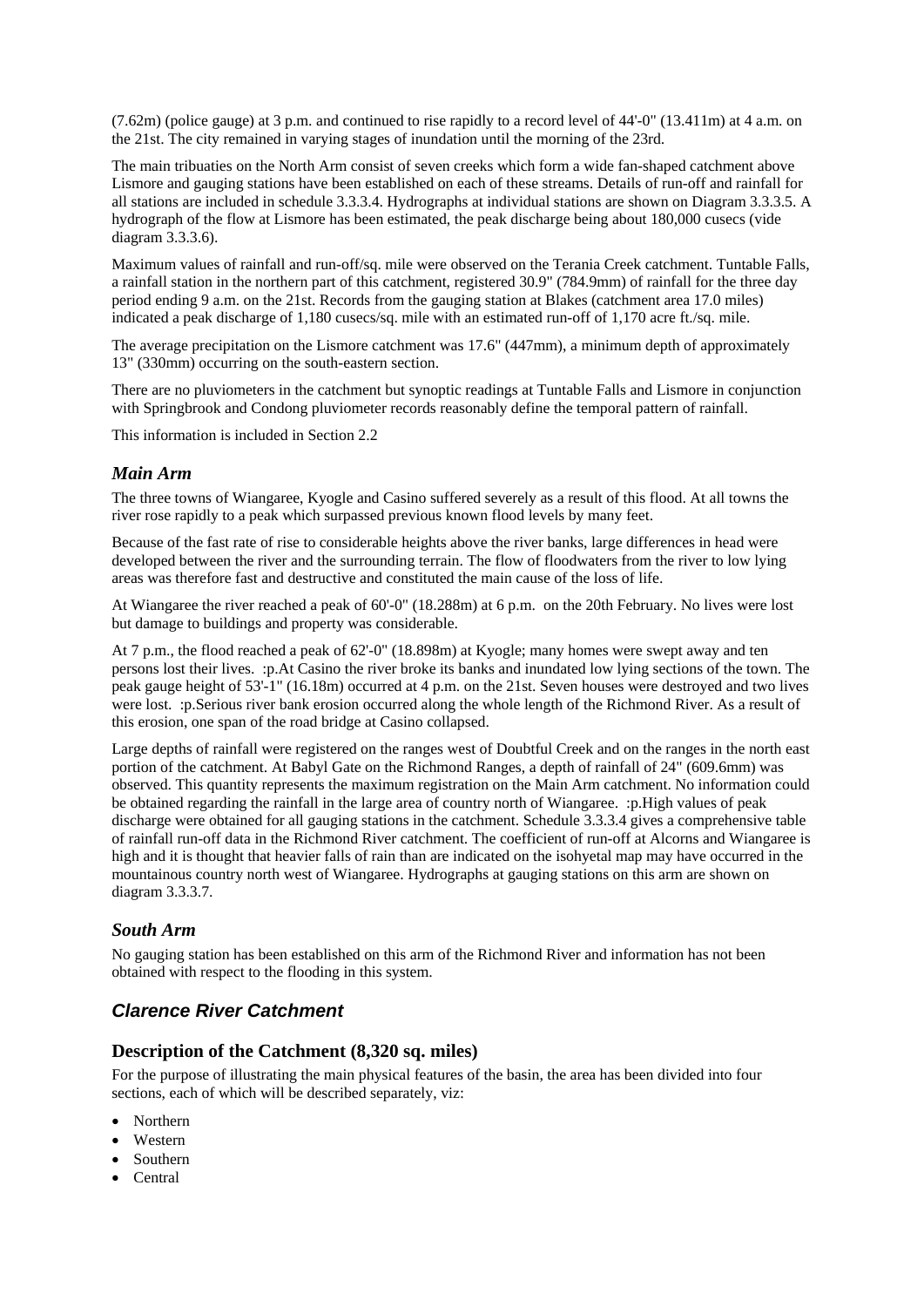#### **Northern Catchment Area**

Is bounded to the north by the southern slopes of the Great Dividing Range and to the east by the western slopes of the Richmond Range. The slopes consist of rugged mountainous country rising to over 4,000 feet (1219m) in the extreme north west. The central portion of the valley is of a hilly to steep nature with a relatively small flood plain at Tabulam. Approximately one-third of the area has been cleared, whilst the remaining country retains a natural cover of scrub and dense timber.

Elevated ranges and spurs in the catchment are capped by basaltic rocks, which overlay sedimentary rocks, principally shales, calcareous sandstones and basal conglomerates. To the west of Tabulam, the sedimentary rock type changes to claystones, mudstones, shales and sandstones, with numerous igneous instrusions of granite, pegmatite and aplite.

The average annual rainfall over the area is approximately 40 inches (1016mm), two-thirds of which falls during the summer months. On the eastern side of the catchment, the Richmond Range, at an average elevation of approx. 2,500 feet (762m), presents a natural barrier against maritime air masses. Considering that a larger proportion of moisture is precipitated on the coastal strip to the east and that further precipitation occurs due to mechanical uplift over the ranges, it is apparent that the amount of moisture entering the area will be considerably reduced.

#### **Western Catchment Area**

Embraces the catchments of the Rocky, Mitchell and Boyd Rivers which drain the area west of the Gorge. This area is bounded on the west by the Great Dividing Range and consists mainly of rugged mountainous country which rises in places to elevations of over 4,000 feet (1219m). The average river slope is estimated to be greater than 20 ft./mile and gives rise to rapid run-off.

Except for cleared areas in the upper reaches of the Mitchell River, the remainder of the catchment area is covered by dense timber. :p.The entire western catchment area is wholly comprised of igneous rock types, except for a relatively small deposit of sedimentary rock in the extreme eastern section.

The average annual rainfall in 35 ins. (889mm) and is predominantly summer rainfall. During cyclones, maritime air penetrating this section of the basin is forced to deposit a proportion of its moisture charge over the coastal plain and thus arrives at the catchment area relatively drier than it was at the seaboard.

#### **Southern Catchment Area**

Embraces the catchment of the Nymboida River above its junction with the Mitchell River and includes all the headwater tributaries, namely the Blicks, Little Murray, Little Nymboida and Bobo Rivers. The greater part of the area is heavily timbered with some cleared land in the upper reaches of the abovementioned tributaries. :p.Geologically, the southern catchment area is a heterogeneous area which consists mainly of phyllites, schistose slates, quartzites, sandstones ans some igneous intrusions of granite, pegmatite and aplite. The Dorrigo Plateau consists of volcanic rocks, principally basaltic lavas.

The average annual rainfall veries from 40 ins. (1016mm) in the lower country around Nymboida to 70 ins. (1778mm) in the uplands around Dorrigo.

The Dorrigo Plateau, located at the southern end of the catchment, is at a general elevation of 2,000 - 2,500 feet (610-762m), rising in the west to a maximum height in the headwaters of the Blicks River of neraly 5,000 feet (1524m). The southern boundary of the area forms an escarpment at a general elevation of 2,400 feet (732m) from which a very rapid drop of over 2,000 feet (610m) occurs in 2-3 miles to the Bellingen River. From a study of cyclones on the north coast, it has been established that the impinging air mass undergoes a rapid uplift over the Dorrigo Plateau and deposits the majority of its moisture charge in that area.

#### **Central Catchment Area**

Embraces the eastern portion of the catchment and extends from "The Gorge" located 30 miles upstream of Copmanhurst to the coast. The area is bounded to the north by the Richmond Range and to the south by a line drawn through "The Gorge" to follow the western boundary of the Orara River catchment.

This section of the basin consists almost entirely of undulating country, except in the upper reaches of the Orara River and those sections north of the Gorge where rugged mountainous country rises in places to over 1,500 feet (457m).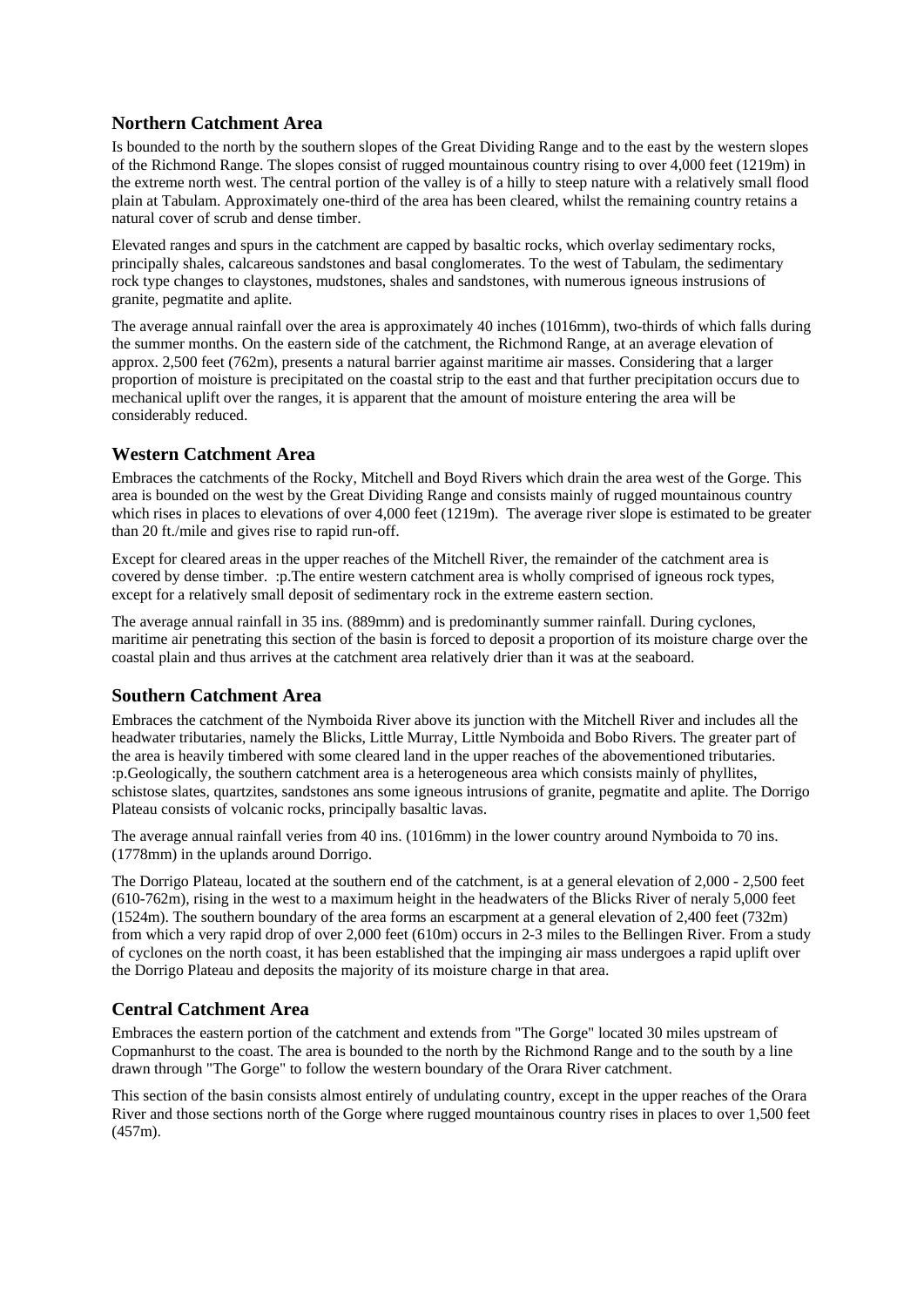Because of the favourable topographic features, large portions of the catchment, (approx 50% of the area), mostly along the Clarence River, have been cleared of natural vegetation. The natural vegetal cover of the uncleared areas consists mainly of small stands of commercial timber and scrub.

Sedimentary rocks such as shales, calcareous sandstones and basal conglomerates constitute the major geological formation of the area. In the western portion, the formation is mostly matamorphic consisting of phyllites, schistose, slates and quartzites with some igneous intrusions of granite, pegmatite, aplite and serpentine. : p. The average annual rainfall over the area varies from 40 ins.

(1016mm) around Grafton to 65 ins. (1651mm) in the headwaters of the Orara River.

During cyclones, orographic uplift is limited to the upper reaches of the Orara River; the remaining area receives comparitively uniformly distributed rainfall.

#### **Description of Stream System**

The Clarence River system commences on the eastern side of the Great Dividing Range at the Queensland Border. The Tooloom, Koreelah Creeks and Maryland, Boonoo Boonoo and Cataract Rivers drain the area from Woodenbong to Tenterfield, and meet west of Paddy's Flat to form the Clarence River. The river is then joined by the Tooloom River or Duck Creek from the north and the Rocky or Timbarra River from the south. The town of Tabulam is on the main river near the Rocky River junction. The Clarence River follows a general S.S.E. direction from Tabulam to Grafton and between these points is joined by the Mitchell or Mann and the Orara Rivers from the south. The Mitchell River at its junction with the Clarence, carries the waters of the Henry, Sara, Boyd or Little, Guy Fawkes, Blicks, Bielsdown and Nymboida Rivers and drains a large area south-west of Grafton, extending from near Glen Innes, south to Guyra and east to Dorrigo. The towns of Dalmorton, Dorrigo and Nymboida are in this area. The Orara River commences to the west of Coff's Harbour and flows generally in a northerly direction to meet the Clarence River between Grafton and Copmanhurst. :p.The Clarence River flows between Grafton and South Grafton and immediately turns in a general north-easterly direction through Ulmarra and Lawrence, where it turns E.N.E. through Maclean and Harwood Island, to enter the sea between Iluka and Yamba.

The principal towns affected by flooding are Glenreagh, Grafton, South Grafton, Ulmarra, Lawrence and Maclean. These towns are situated on the lower reaches of the Clarence and Orara Rivers.

#### **Flood Behavior**

Heavy rainfall was recorded over the most of the Clarence River catchment during the three days ending 9 a.m. 21st February. This rainfall produced record stream levels in the Dorrigo area and major rises in other streams of the catchment.

The peak discharge approached record values at Newbold Crossing and Copmanhurst.

At Grafton the flood reached 24'-6.5" (7.48m) on the Prince Street gauge, compared with a record flood of March, 1890, which reached 25'-11" (7.9m).

The towns of Grafton, South Grafton, Ulmarra and Maclean were seriously affected by the flood. However, residents of these towns heeded flood warnings and very few lives were endangered. :p.The maximum registration of rainfall in the catchment was observed at Dorrigo, where 39.32" (998.7mm) depth of rainfall was reported for the three days ending 21st February. Six other stations in the area registered depths of greater than 20" (508mm) for this period. The maximum intensity of run-off was contributed by the upper portions of the Nymboida and Orara Catchments in the south and seemingly by the eastern section of the Tabulam catchment in the north. :p.Values of peak discharges greater than 1,000 cusecs/sq. mile were estimated at six of the smaller catchments in the Dorrigo area. The greatest value (1,480 cusecs/sq. mile) occurred at Slingsby's Road, a station adjacent to the Nymboida catchment.

A general definition of the temporal pattern of rainfall for the Clarence catchment is given by pluviometer records from Condong, Grafton and Glen Innes, together with synoptic readings taken at Clarence Heads, Coff's Harbour, Smoky Cape, Tabulam and Tenterfield. This information has been included in Section 2.2.

A schedule of rainfall and run-off has been prepared which gives the discharges for measured and unmeasured catchments on the system (Schedule 3.4.1.1).

Hydrographs of flow at gauging stations are shown on diagram 3.4.1.2 to 3.4.1.10. The appropriate diagram number for any particular station is given on Schedule 3.4.1.1.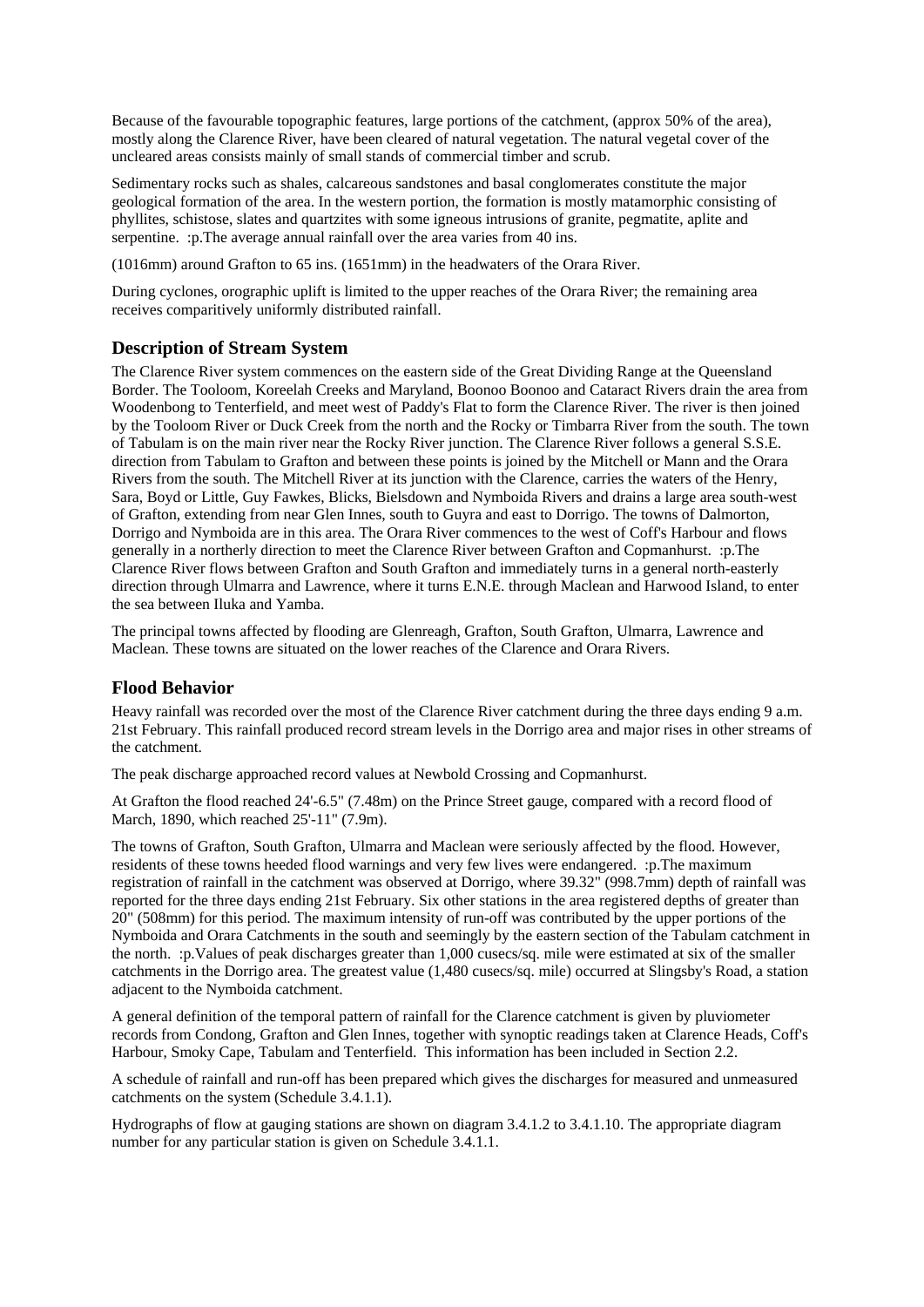### *Hydrograph Analysis*

#### **Accuracy of Gauge Height Records**

At about 50% of gauging stations in the area, flood gauge height profiles were poorly defined. However, valuable records of continuous river stages were obtained from the seventeen recorder stations then in existence.

A brief summary of the results obtained from the various types of stations is given below in order of efficiency of operation:

#### *Float Recorders*

(Leupold & Stevens Equipment). (Seven installations). Excellent records were obtained from four of these stations. Unfortunately, the recorder at Bobo Nursery was washed away while at the other two stations the float wire became detached from the instrument and subsequent records were not obtained.

#### *Pressure Type Recorders*

(Bristol Equipment). (Ten installations). Good profile records appear to have been obtained from six recorder charts and useful information, particularly in regard to the rising leg and shape of profile, was obtained from the remainder. Satisfactory operation of this instrument depends, among other things, upon the stability of the lower length of the gauge to which the bulb is attached. It is often the case in even minor floods that this lower length is washed away and records lost.

#### *Daily Read Staff Gauges*

(31 installations). The records from the majority of these stations, particularly those on catchments less than 6,000 square miles, were unsatisfactory due to insufficient gauge readings.

The primary causes of this lack of readings may be attributed to:

- time of peak occurred late at night or in the early hours of the morning;
- gauge readers lost interest during falling stages;
- gauge lengths were destroyed after submergence and most gauge readers did not peg water levels when subsequent readings were due.

#### *Flood Warning Stations*

Gauge height profile information was obtained from many of these stations but, in general, readings were not made after the peak. This was no doubt due to the impression held by flood warning observers that further information after the peak height has been reached is of no value.

#### **Gauge Height - Discharge Rating Curves**

It was found necessary to examine and extend all discharge rating curves for gauging stations in the area. At the older stations, extensions had been carried out to within a few feet of the February, 1954 peak and unless reliable evidence was available that the rating curves were in error, no alterations were made. However, the majority of stations in existence on the north coast are relatively new and in most cases curve extensions far above the highest gaugings were required.

In general, the extensions adopted were the result of combination of various estimates. These estimates include slope-area methods where satisfactory slopes were available, estimates of mean velocity at the peak based on experience of officers with a personal knowledge of the station, or log-log extension.

Where river sections were regular and the flow was confined, the high water curves were constructed by extending the known part of the curve to the estimated peak discharge logarithmically, and if otherwise, area velocity extensions to the peak mean velocity were adopted.

#### **Complication of Hydrographs**

Hydrographs for those stations where inadequate data was available were estimated by utilisation of the following procedures:

comparisons with recording gauging stations in the vicinity;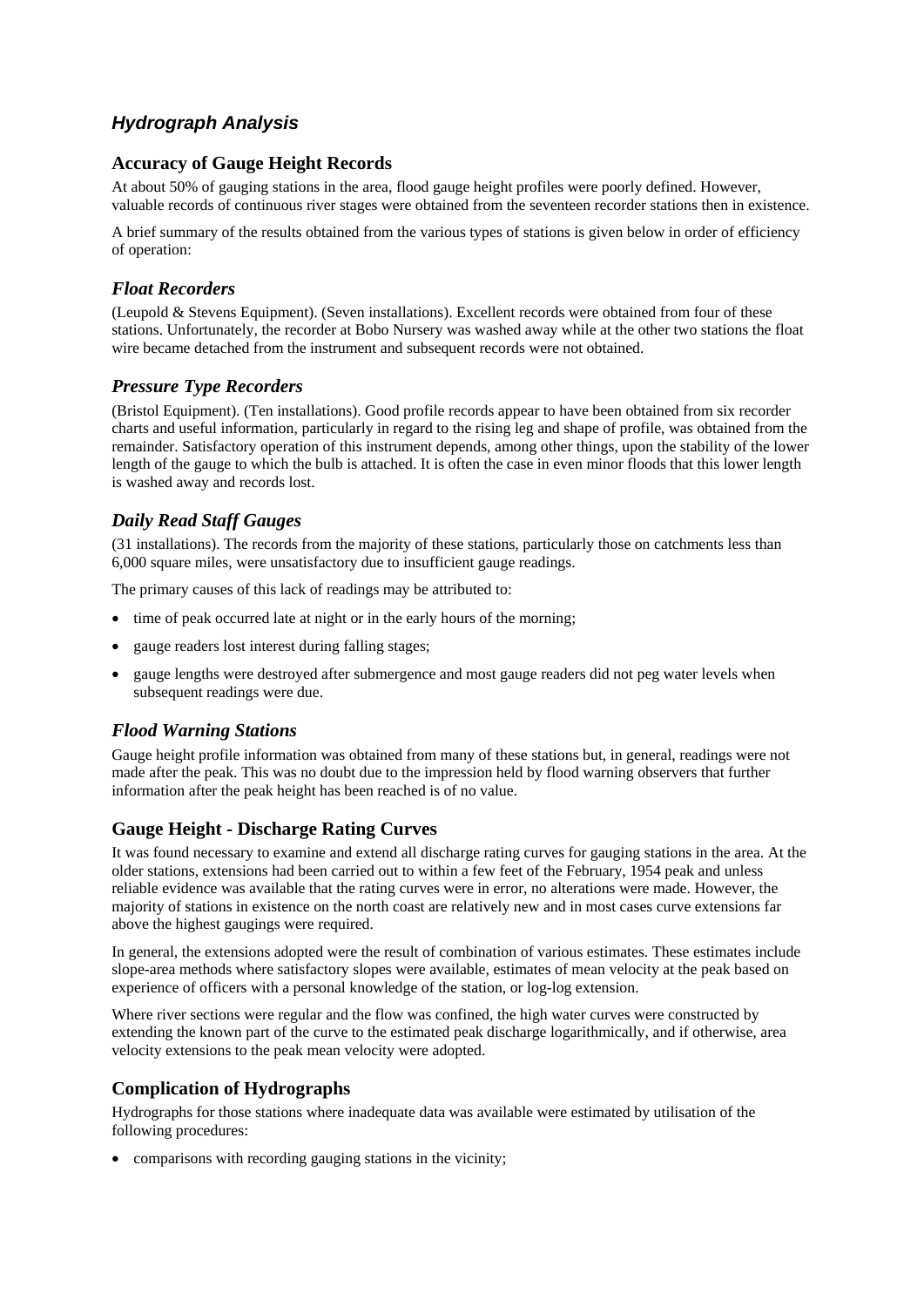- peak flood heights determined by hydrographers subsequent to the flood;
- readings from flood warning stations and local newspaper reports;
- analyses of temporal distribution of rainfall.

#### **Loss Rate (0)**

Horton's Method was employed in an attempt to derive accurate rates of loss for the various North Coast catchments. Families of "total rainfall" against "excess rainfall" curves were computed (using records from the several pluviometers in the area) in conjunction with the "excess rainfall" against "loss rate" curves for the individual gauging stations. However in view of the facts that:

- only two pluviometers were located on the area under study and their areal coverage was not considered sufficient to apply to all catchments;
- the gauge height profiles at the majority of stations were not clearly defined;
- the majority of discharge curves required considerable extension, :eol. the method was abandoned as it was considered that the amount of detailed calculation which would be required for the accurate determination of loss rates was not warranted.

However, first approximations of the loss rates have been calculated for all catchments under study from the relationship:

```
0 = (P - Q) / twhere: 
P = the average depth of rainfall over the catchment in inches;
Q = the average depth of run-off over the catchment in inches;
t = the time during which rainfall was infiltrating at capacity 
rate (adopted at 40 hours as an average estimate of time for the entire area); 
0 = rate of loss in inches/hour.
```
Although several cases arise where an extremely high or low value of the loss rate is indicated, the results obtained for the first approximations of 0 are fairly consistent. The presence of inconsistent values was thought to be due to the incorrect definition of rainfall or run-off or both. The calculated values of the loss rate are for comparitive purposes only and are by no means final. :p.In comparing the loss rate concept with the older idea of the run-off coefficient, the former indices give not only a more definite value of the rate of loss but results can be applied to other storm studies. :p.For calculated values of loss rate refer to run-off schedules.

#### *Comparison With Previous Floods*

#### **General**

In February, 1954, record river levels occurred at most gauging stations on the New South Wales coast north of Dorrigo. However, comparison of this flood with previous floods at the older established gauging stations indicates that many of the recently established stations probably reached higher levels in previous years. The smaller streams in the Clarence River catchment (excluding the Dorrigo area) probably attained higher levels in one or other of the floods of 1890, 1921, 1946 or 1948.

An important feature of the flood was the rapid rate of rise at all stations. Little warning was given to Murwillumbah, Lismore, Kyogle or Casino before floodwaters entered these towns. It was inconceivable to older residents that the rivers with which they were familiar could rise from low stages to dangerous levels in less than half the time taken by previous floods.

Schedule 3.6.3 sets out a general gauge height comparison of the flood with previous floods.

#### **Illustrative Examples**

For the purpose of illustrating the main features of the flood, two stations have been selected. The tables below set out the details at Newbold Crossing and Casino of the larger floods for which full information is available.

#### **Clarence River at Newbold Crossing**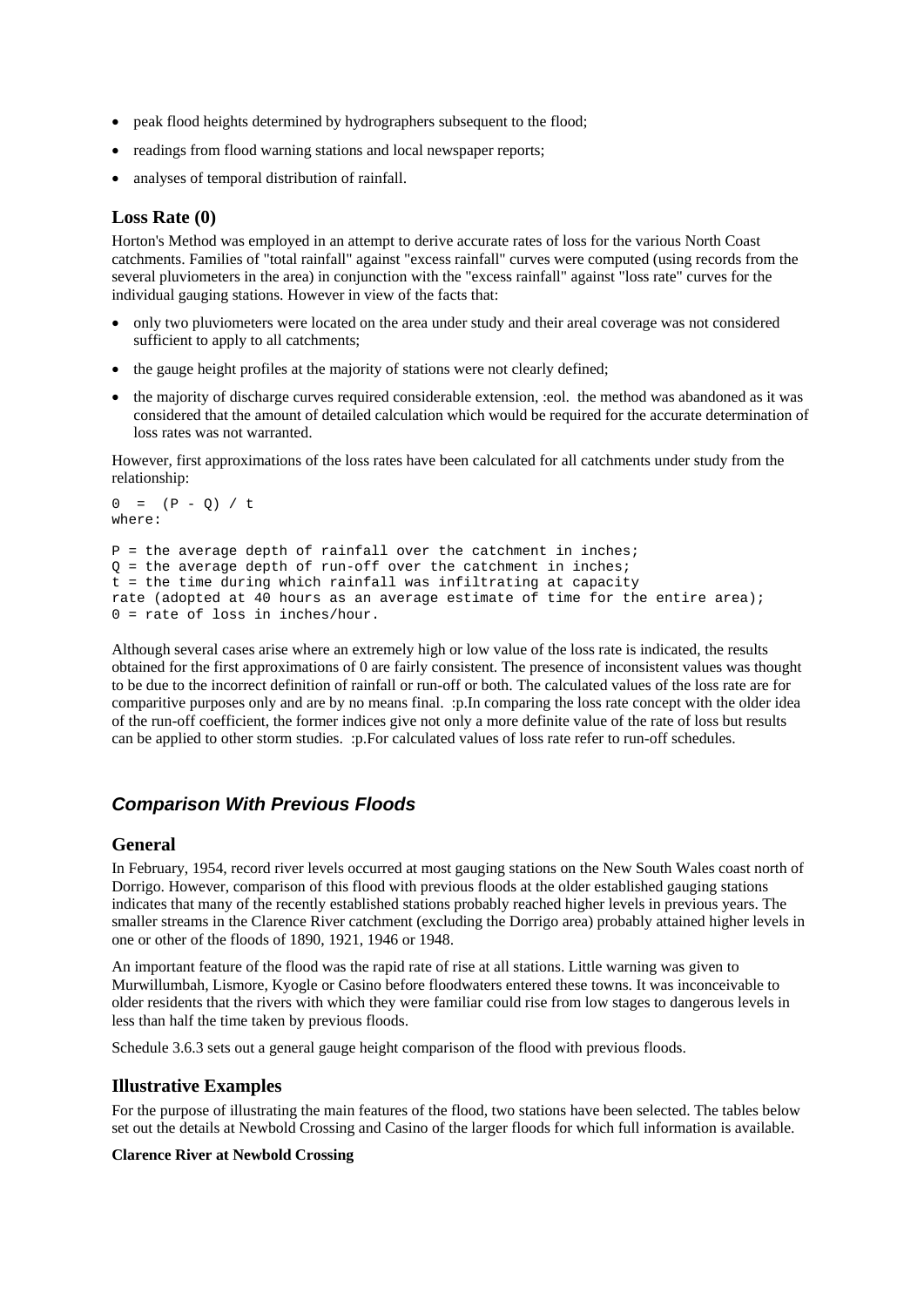| Date          | Peak<br>Height | Average<br>rise rate<br>(ft/hr) | Maximum<br>rise rate<br>(ft/hr) | Peak<br>Discharge<br>(cusecs) | Run-off<br>(acre<br>feet) | Remarks          |
|---------------|----------------|---------------------------------|---------------------------------|-------------------------------|---------------------------|------------------|
| June, 1945    | $59 - 0$ "     | 1.7                             | 3.0                             | 418,000                       | 1,610,000                 | Rates of<br>rise |
| March, 1946   | $67 - 0$ "     | 2.7                             | 2.9                             | 544,000                       | 1,720,000                 | considered       |
| June, 1948    | $60 - 10$ "    | 1.5                             | 2.0                             | 451,000                       | 1,830,000                 | between<br>20'   |
| 1950<br>June, | $65 - 5$ "     | 1.7                             | 2.2                             | 516,000                       | 2,800,000                 | and peak.        |
| 1954<br>Feb.  | $68 - 1$       | 2.9                             | 4.1                             | 565,000                       | 1,420,000                 |                  |

#### **Richmond River at Casino**

| Date                                                                  | Peak<br>Height                                                  | Average<br>rise rate<br>(ft/hr)       | Maximum<br>rise rate<br>(ft/hr)   | Peak<br>Discharge<br>(cusecs)                 | Run-off<br>(acre<br>feet)                | Remarks |
|-----------------------------------------------------------------------|-----------------------------------------------------------------|---------------------------------------|-----------------------------------|-----------------------------------------------|------------------------------------------|---------|
| June, 1945<br>March, 1946<br>June, 1948<br>June, 1950<br>Feb.<br>1954 | $39 - 9$<br>$26' - 6''$<br>$37 - 5$ "<br>$37 - 2$<br>$53 - 1$ " | 0.75<br>Minor<br>0.75<br>0.75<br>2.35 | 2.0<br>Flood<br>1.0<br>1.0<br>4.0 | 64,000<br>only<br>58,000<br>57,000<br>150,000 | 270,000<br>280,000<br>360,000<br>325,000 |         |

### *Envelope Curves of Maximum Discharge*

#### **Analysis of Flood Flows on a Catchment Area Basis**

 Peak discharges per sq. mile and total flood run-off per sq. mile of catchment area which occurred at stations on the north coast in February, 1954, have been plotted against catchment area for the purpose of drawing envelope curves for this flood. However, the envelope curves are not defined for catchments less than 50 square miles as few areas of this order are sampled.

A key to the stations numbers and actual values of the plotted points is given in 3.7.2 and a plot of susecs/sq. mile against catchment area (daigram 3.7.3) together with a plot of acre feet run-off/sq. mile against area (diagram 3.7.4).

The three most outstanding values obtained for this flood, each approx. 10% below values given by Myer's Maximum, occurred at Richmond River at Alcorns (catchment area 220 sq. miles), Richmond River at Wiangaree (catchment area 272 sq. miles) and Richmond River at Lismore (catchment 550 sq. miles).

Similar plots are given of maximum estimated discharge /sq. mile at gauging stations of New South Wales together with schedules of maximum observed values and dates of occurrence. Schedule 3.7.5, Diagram 3.7.6 applies to coastal stations and Schedule 3.7.7 and Diagram 3.7.8 apply to all New South Wales catchments.

### **Appendix**

#### *Dew Points Observed at Synoptic Stations, February, 1954*

#### *Armidale (3264')*

|     |  |  | Date 18th 19th 20th 21st 22nd 23rd 24th |  |
|-----|--|--|-----------------------------------------|--|
|     |  |  | Dew 9a.m. 58 58 57 64 62 59 62          |  |
|     |  |  | Point 3p.m. 55 58 62 65 63 49 52        |  |
| (F) |  |  |                                         |  |

#### *Coffs Harbour (16')*

|     |  | Date 18th 19th 20th 21st 22nd 23rd 24th |  |  |
|-----|--|-----------------------------------------|--|--|
|     |  | Dew 9a.m. 73 63 71 72 71 71 70          |  |  |
|     |  | Point 3p.m. 75 65 69 72 68 70 74        |  |  |
| (F) |  |                                         |  |  |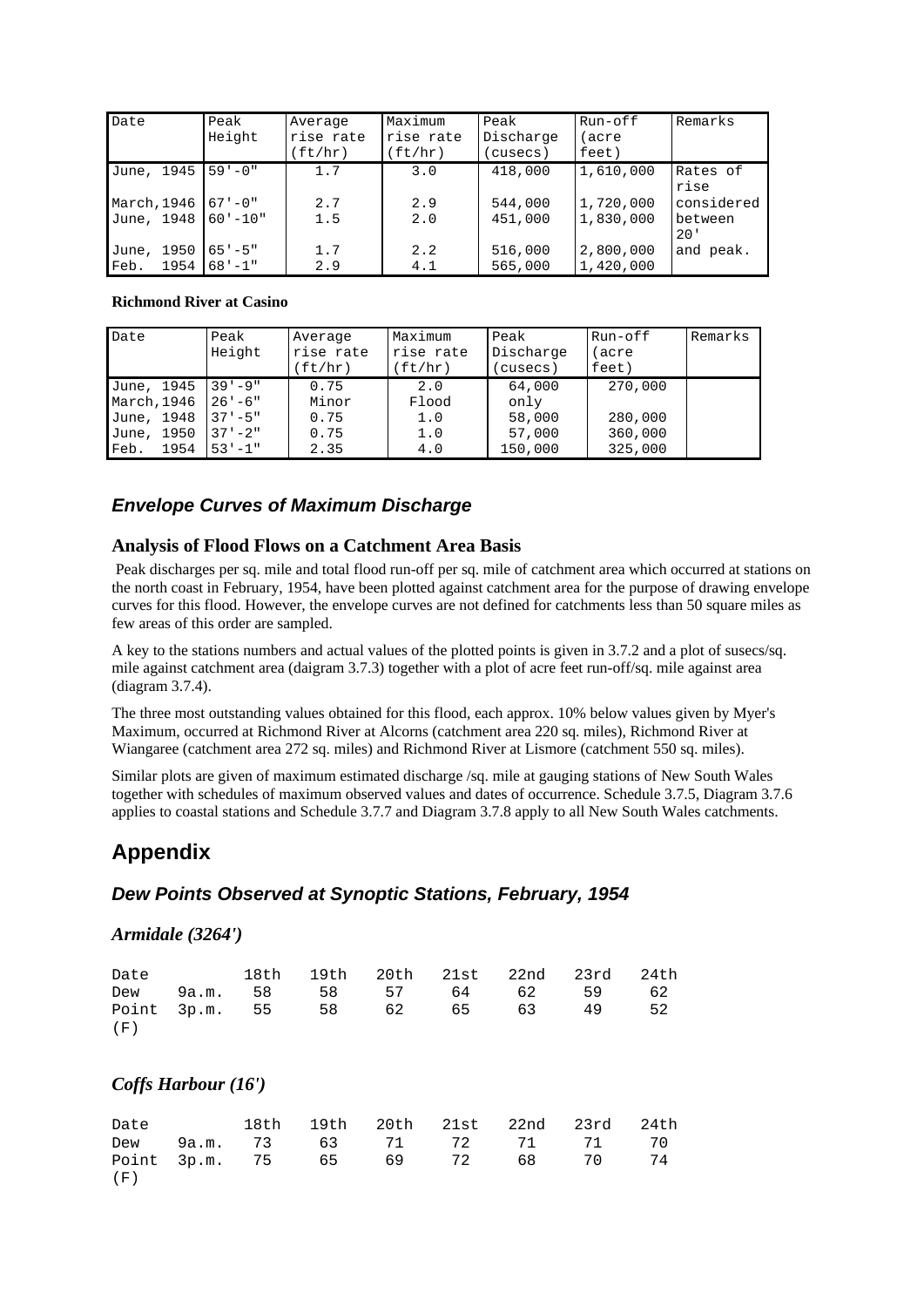### *Brooklana (1634')*

|             |  | Date 15th 16th 17th 18th 19th 20th 21st |  |  |
|-------------|--|-----------------------------------------|--|--|
|             |  | Dew 9a.m. 68 72 70 70 60 66 –           |  |  |
| Point 3p.m. |  |                                         |  |  |
| (F)         |  |                                         |  |  |

# *Casino (84')*

| Date                 |  | 18th 19th 20th 21st 22nd |  |      | 23rd |
|----------------------|--|--------------------------|--|------|------|
| Dew 9a.m. 74 64 70 – |  |                          |  | 68 - | 71   |
| Point 3p.m.          |  |                          |  |      |      |
| (F)                  |  |                          |  |      |      |

# *Grafton (27')*

| Date        |  | 18th 19th 20th 21st 22nd 23rd |  |    |
|-------------|--|-------------------------------|--|----|
|             |  | Dew 9a.m. 76 63 69 68 69      |  | 72 |
| Point 3p.m. |  |                               |  |    |
| (F)         |  |                               |  |    |

# *Bellingen (100')*

| Date                 |  |  | 18th 19th 20th 21st 22nd 23rd |  |
|----------------------|--|--|-------------------------------|--|
| Point 3p.m.<br>( F ) |  |  | Dew 9a.m. 60 64 71 72 71 73   |  |

# *Brisbane (31')*

| Date            |       | 18th | 19th |    | 20th 21st | 22nd | 23rd |
|-----------------|-------|------|------|----|-----------|------|------|
| Dew             | 9a.m. | 72   | 73   | 70 | 65 —      | 71   | -73  |
| Point 3p.m. 70  |       |      | 71   | 72 | 67        | 74   | 72   |
| &degre 9p.m. 70 |       |      | 70   | 66 | 73        | 73   | 75   |
| e.F             |       |      |      |    |           |      |      |

# *Cape Byron (20')*

| Date          |        | 18th | 19th | 20th | 21st | 22 <sub>nd</sub> | 23rd |
|---------------|--------|------|------|------|------|------------------|------|
|               | 3a.m.  | 73   | 73   | 72   | 72   | 69               | 74   |
| Dew           | 6a.m.  | 73   | 73   | 71   | 68   | 71               | 75   |
|               | 9a.m.  | 75   | 70   | 73   | 66   | 74               | 76   |
| Point         | 12noon | 75   | 69   | 73   | 67   | 77               | 77   |
|               | 3p.m.  | 73   | 73   | 75   | 66   | 75               | 76   |
| &degre<br>e.F | 6p.m.  | 73   | 73   | 74   | 70   | 76               | 76   |
|               | 9p.m.  | 72   | 73   | 75   | 70   | 75               | 75   |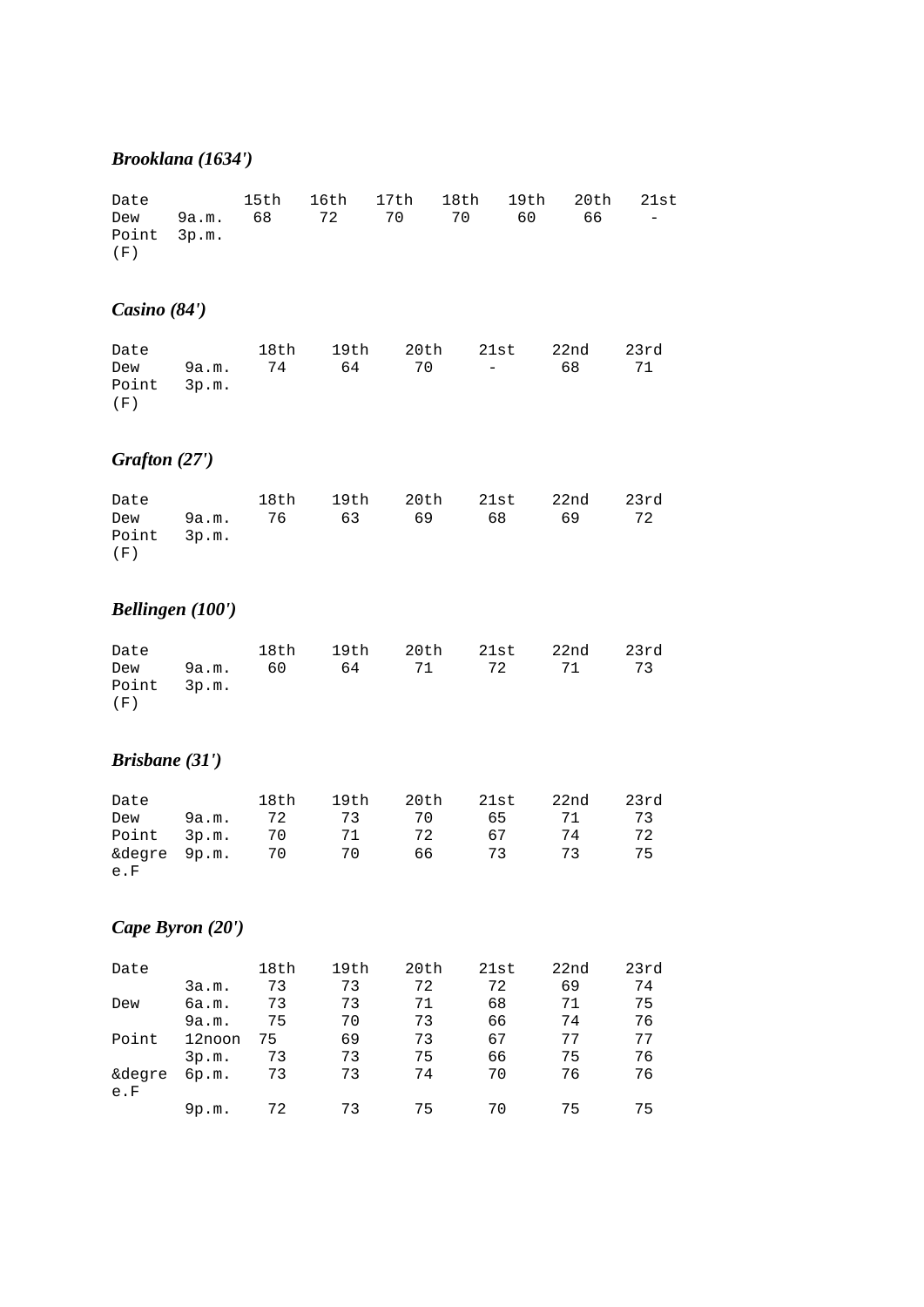### *Smoky Cape (470')*

| Date          |        | 18th | 19th | 20th | 21st | 22 <sub>nd</sub> | 23rd |
|---------------|--------|------|------|------|------|------------------|------|
|               | 3a.m.  | 70   | 72   | 70   | 69   | 61               | 69   |
| Dew           | 6a.m.  | 70   | 71   | 63   | 70   | 73               | 70   |
|               | 9a.m.  | 71   | 73   | 64   | 73   | 73               | 70   |
| Point         | 12noon | 71   | 72   | 64   | 71   | 71               | 73   |
|               | 3p.m.  | 73   | 74   | 65   | 68   | 70               | 74   |
| &degre<br>e.F | 6p.m.  | 71   | 73   | 64   | 68   | 71               | 74   |
|               | 9p.m.  | 71   | 72   | 64   | 61   | 72               | 74   |

### *Nymboida Power Station (378')*

| Date        |  |  |  | 16th 17th 18th 19th 20th 21st 22nd |  |
|-------------|--|--|--|------------------------------------|--|
|             |  |  |  | Dew 9a.m. 74 75 74 66 68 69 72     |  |
| Point 3p.m. |  |  |  |                                    |  |
| (F)         |  |  |  |                                    |  |

### *Lismore (37')*

| Date   |        | 18th | 19th | 20th | 21st | 22nd | 23rd |
|--------|--------|------|------|------|------|------|------|
|        | 3a.m.  | 73   | 73   | 69   | 68   |      | 72   |
| Dew    | 6a.m.  | 73   | 73   |      |      |      |      |
|        | 9a.m.  | 74   | 68   | 72   |      |      | 74   |
| Point  | 12noon | 76   | 68   | 72   |      |      |      |
|        | 3p.m.  | 74   | 68   | 73   |      |      | 67   |
| &degre | 6p.m.  | 72   | 69   | 74   |      | 83   | 82   |
| e.F    |        |      |      |      |      |      |      |
|        | 9p.m.  | 73   | 73   |      |      |      |      |

### *Clarence Heads (135')*

| Date   |       | 18th | 19th | 20th | 21st | 22nd | 23rd |
|--------|-------|------|------|------|------|------|------|
| Dew    | 6a.m. | 74   | 72   | 71   | 72   | 68   | 73   |
|        | 9a.m. | 75   | 68   | 71   | 65   | 70   | 74   |
| Point  | noon  | 76   | 71   | 72   |      | 70   | 75   |
|        | 3p.m. | 76   | 68   | 69   | 68   | 73   | 75   |
| &degre | 6p.m. | 76   | 67   | 72   | 66   | 74   | 77   |
| e.F    |       |      |      |      |      |      |      |

### *Flood Gauge Readings from Flood Warning, and Department of Public Works Stations*

#### **Tweed River Catchment**

### *Observed Maximum Heights and Times of Peaks*

|           | STATION                | TIME      | PEAK HEIGHT              |
|-----------|------------------------|-----------|--------------------------|
| North Arm | Chillingham            | 1.30 p.m. | No gauge $-$<br>observed |
|           | Boat Harbour 5.00 p.m. |           | $20' - 6''$<br>observed  |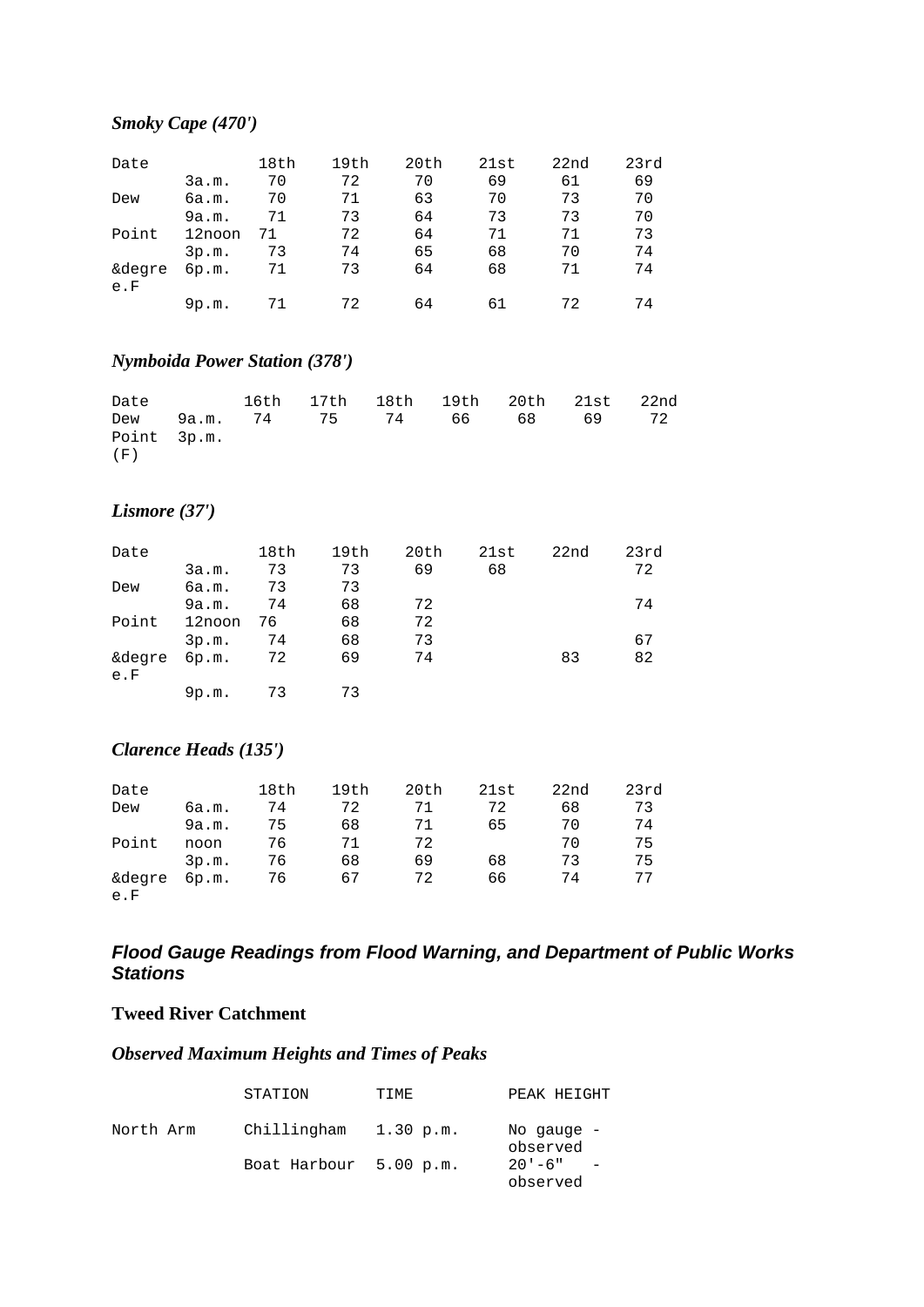|            | Kynumboon                 | Midnight    | $13 - 10$ "<br>levelled    |
|------------|---------------------------|-------------|----------------------------|
| Middle Arm | Tyalqum<br>$^\star$       | 3.00 p.m.   | $26' - 0''$<br>levelled    |
|            | Eungella                  | $3.15$ p.m. | $31' - 2.5" -$<br>levelled |
| South Arm  | Kunghur                   | 1.00 p.m.   | No gauge -<br>observed     |
|            | Byrill Ck.<br>Junction    | 2.00 p.m.   | No gauge -<br>observed     |
|            | Doon Doon<br>Ck. Junction | 2.00 p.m.   | No gauge -<br>observed     |
|            | Uki<br>$\star$            | 3.00 p.m.   | $35 - 0$ "<br>observed     |
|            | Braeside                  | 6.00 p.m.   | $28 - 11"$<br>levelled     |
|            | Bakers Farm               | 6.30 p.m.   | $27 - 10$ "<br>levelled    |
|            | Murwillumbah              | 6.00 p.m.   | $19 - 10$ "<br>observed    |

\* Flood Warning Stations

### *Flood Readings - North Arm at Kynumboon*

Department of Public Works Gauge, one mile from Murwillumbah Post Office. Zero of Gauge 1.84 L.W.O.S.T. Tweed Heads.

| DATE | TIME                   | HEIGHT                  |
|------|------------------------|-------------------------|
| 20th | 5.30 a.m.<br>6.30 a.m. | $5 - 9$ "<br>$6' - 3''$ |
|      | 7.30 a.m.              | $7 - 4$ "               |
|      | 9.30 a.m.              | $7 - 10"$               |
|      | 10.30 a.m.             | $8 - 6$                 |
|      | 11.30 a.m.             | $9 - 3$ "               |
|      | 12.30 p.m.             | $9 - 11$ "              |
|      | 1.30 p.m.              | $10 - 6$ "              |
|      | 2.30 p.m.              | $11 - 3$ "              |
|      | 3.30 p.m.              | $11 - 6$ "              |
|      | 4.30 p.m.              | $11 - 11$ "             |
|      | 5.30 p.m.              | $12 - 5$ "              |
|      | 6.30 p.m.              | $13 - 0$ "              |
| 21st | 6.00 a.m.              | $13' - 7"$ (peak)       |
|      | 7.00 a.m.              | $13 - 6$ "              |
|      | 8.00 a.m.              | $13 - 3$ "              |
|      | 9.00 a.m.              | $13 - 1$ "              |
|      | 10.00 a.m.             | $13 - 1$ "              |
|      | 11.00 a.m.             | $12 - 11$ "             |
|      | Noon                   | $12 - 10$ "             |
|      | 1.00 p.m.              | $12 - 7$                |
|      | 2.00 p.m.              | $12 - 5$ "              |
|      | 3.00 p.m.              | $12 - 1$                |
|      | 6.00 p.m.              | $11 - 0$ "              |
| 22nd | 6.00 a.m.              | $10 - 0$ "              |
|      | 9.00 a.m.              | $9 - 10"$               |
|      | Noon                   | $9 - 4$ "               |
|      | 3.00 p.m.              | $8 - 11$                |
|      | 6.00 p.m.              | $7 - 5$ "               |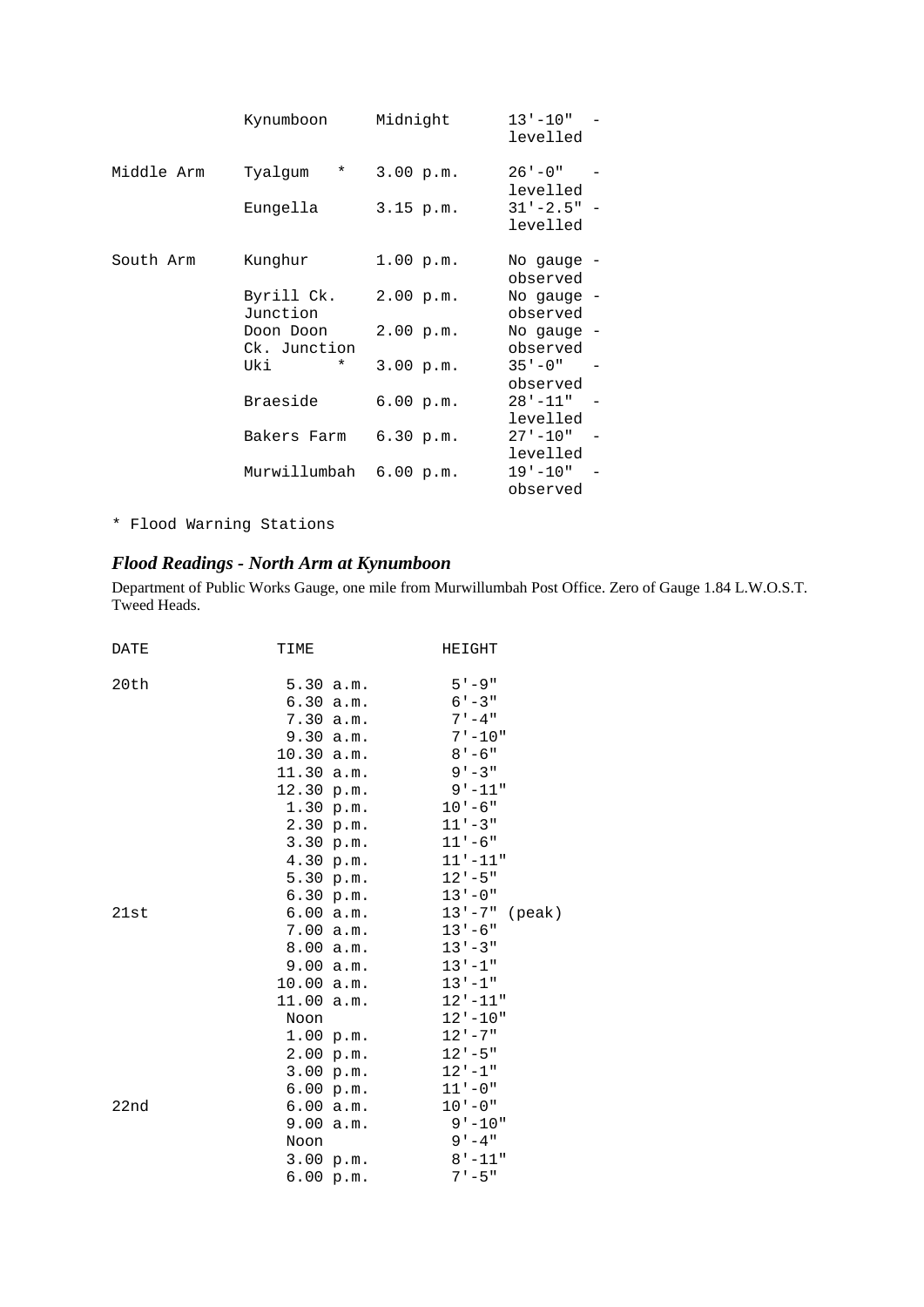| 23rd | 6.00 a.m.    | $7 - 0''$  |
|------|--------------|------------|
|      | 10.00 a.m.   | $6' - 4''$ |
|      | 2.00 p.m.    | $5 - 10"$  |
|      | 6.00 p.m.    | $5 - 4$ "  |
| 24th | Below gauge. |            |

Range of Gauge = 5' to 18'-6". F.L. = 13'10" by debris and step at reader's house at midnight on 19/20th February, 1954.

### *Flood Readings - South Arm at Uki Post Office*

Zero of gauge 66.00 assumed datum

| DATE | TIME                                                     | HEIGHT                                                |
|------|----------------------------------------------------------|-------------------------------------------------------|
| 20th | 6.00 a.m.<br>8.30 a.m.<br>9.00 a.m.<br>$11.15$ a.m.      | $18' - 0''$<br>$18 - 0$ "<br>$19 - 0$ "<br>$25 - 0$ " |
|      | 11.30 a.m.<br>11.50 a.m.<br>Noon                         | $26' - 0''$<br>$27 - 0$ "<br>$28' - 0''$              |
|      | $12.15$ p.m.<br>$12.45$ p.m.<br>$1.15$ p.m.<br>1.30 p.m. | $29 - 0$ "<br>$30 - 0$ "<br>$32 - 0$ "<br>$33 - 0$ "  |
|      | 1.45 p.m.<br>2.35 p.m.<br>3.30 p.m.                      | $34 - 0$ "<br>$35' - 0''$ (Peak)<br>falling           |

#### **Richmond River Catchment**

#### *Byron Creek at Bangalow*

Zero of gauge 78.60 assumed datum

| DATE | TIME         | HEIGHT             |
|------|--------------|--------------------|
| 20th | 8.20 a.m.    | $4 - 0$ "          |
|      | $11.15$ a.m. | $7 - 0$ "          |
|      |              | $12 - 0$ " (25'-0" |
|      | $12.50$ p.m. |                    |
|      |              | at Nashua)         |
|      | 1.30 p.m.    | $15' - 0"$ (1st    |
|      |              | peak started       |
|      |              | to                 |
|      |              |                    |
|      |              | fall at $2 p.m.$ ) |
|      | $2.15$ p.m.  | $14 - 6$ "         |
|      | 3.45 p.m.    | $13 - 0$ "         |
|      | 5.18 p.m.    | $7 - 0$ "          |
|      | 9.00 p.m.    | $8' - 0''$         |
|      | 11.30 p.m.   | $8' - 0''$         |
| 21st | 1.00 a.m.    | $11' - 0''$ (2nd   |
|      |              | peak)              |

#### *Goolmagar Creek at Nimbin*

Zero of gauge 77.24 assumed datum

| DATE | "IME<br>. | ᅚᅜᅚᄼᄖᅲ |
|------|-----------|--------|
|      |           |        |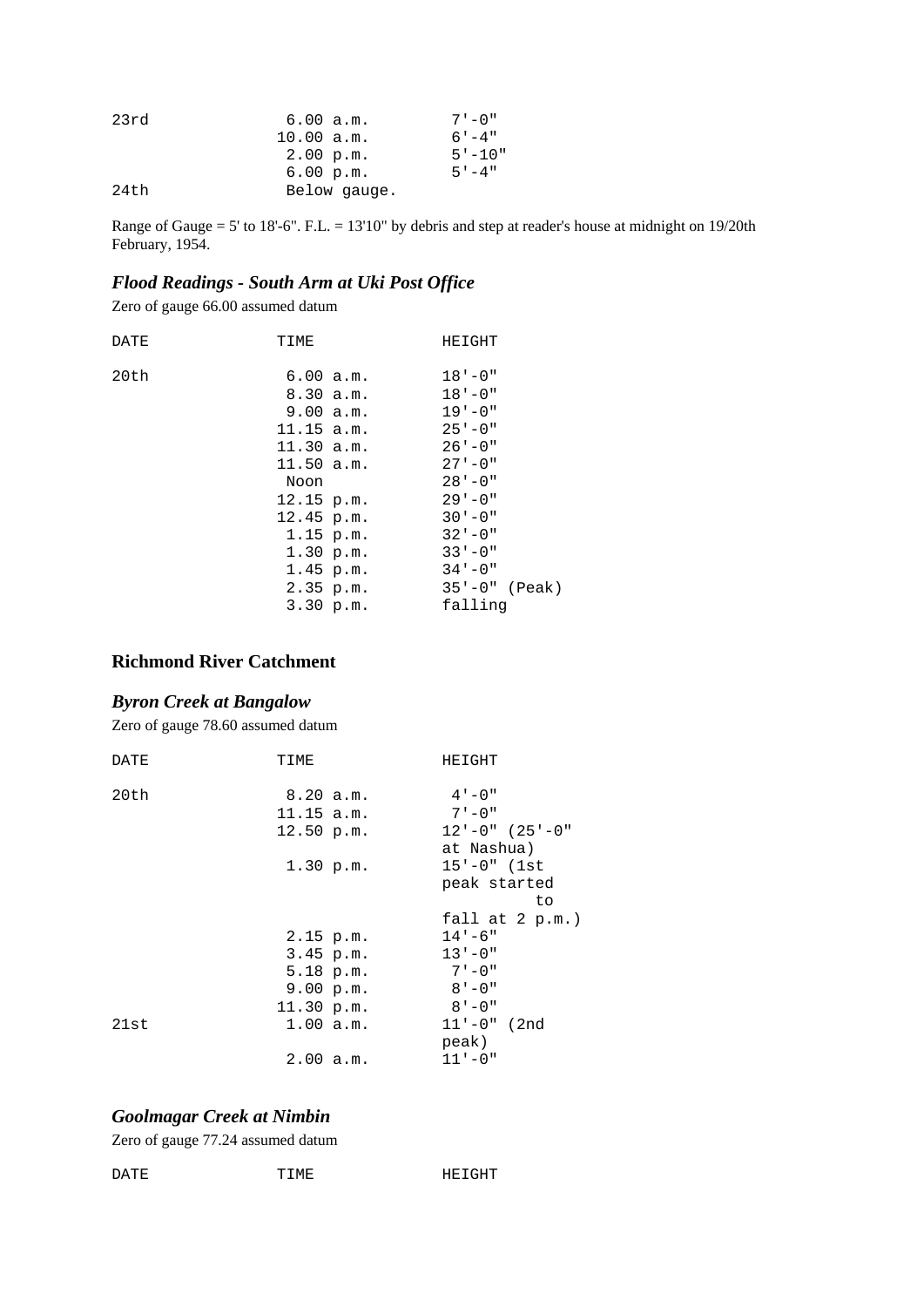| 20th | 7.00 a.m.    | $16' - 0''$        |
|------|--------------|--------------------|
|      | 9.10 a.m.    | $16' - 10''$       |
|      | 11.20 a.m.   | Still rising       |
|      | $11.55$ a.m. | $19' - 6''$        |
|      | $12.45$ p.m. | $22 - 9$ "         |
|      | 2.20 p.m.    | $29' - 6''$ (Peak) |
|      | $2.45$ p.m.  | $25 - 0$ "         |
|      | 4.30 p.m.    | $23 - 6$ "         |

### *Richmond River at Lismore*

Zero of gauge 0.16 L.W. Ballina

| DATE | TIME       | HEIGHT             |
|------|------------|--------------------|
| 20th | 2.00 p.m.  | $22 - 4$ "         |
|      | 3.00 p.m.  | $24 - 6$ "         |
|      | 4.00 p.m.  | $27 - 0$ "         |
|      | 5.00 p.m.  | $29 - 0$ "         |
|      | 6.00 p.m.  | $30 - 6$ "         |
|      | 7.00 p.m.  | $32 - 9$           |
|      | 8.00 p.m.  | $35 - 6$           |
|      | 9.00 p.m.  | $38 - 0$ "         |
|      | 10.00 p.m. | $39 - 6$ "         |
|      | 11.00 p.m. | $41 - 0$ "         |
|      | Midnight   | $43 - 0$ "         |
| 21st | 1.00 a.m.  | $43 - 8$ "         |
|      | 2.00 a.m.  | $43 - 10.5$ "      |
|      | 3.00 a.m.  | $43 - 11.5$ "      |
|      | 4.00 a.m.  | $44' - 0''$ (Peak) |
|      | 6.00 a.m.  | $43 - 9.5$ "       |
|      | 7.00 a.m.  | $43 - 9$ "         |
|      | 8.00 a.m.  | $43 - 7$ "         |
|      | 9.00 a.m.  | $43 - 5$ "         |
|      | 10.00 a.m. | $43 - 2$           |
|      | 11.00 a.m. | $43 - 0$ "         |
|      | Noon       | $42 - 8$ "         |
|      | 1.00 p.m.  | $41 - 6$ "         |
|      | 2.00 p.m.  | $41 - 3$ "         |
|      | 4.00 p.m.  | $40 - 9$ "         |
|      | 6.00 p.m.  | $40 - 2$ "         |
|      | 7.00 p.m.  | $39 - 9$           |
|      | 8.30 p.m.  | $39 - 6$ "         |
|      | Midnight   | $38 - 0$           |
| 22nd | 6.40 a.m.  | $36 - 6$ "         |
|      | 8.30 a.m.  | $34 - 11$ "        |
|      | 6.00 p.m.  | $30 - 6$ "         |
| 23rd | Noon       | $24 - 0$ "         |

# *Richmond River at Kyogle*

Zero of gauge 44.40 assumed datum

| DATE. | TTMF.                                              | HEIGHT                                               |
|-------|----------------------------------------------------|------------------------------------------------------|
| 20th  | 4.30 a.m.<br>8.15 a.m.<br>$8.45$ a.m.<br>9.20 a.m. | $20' - 0''$<br>$29' - 0''$<br>$31 - 0$ "<br>$32 - 6$ |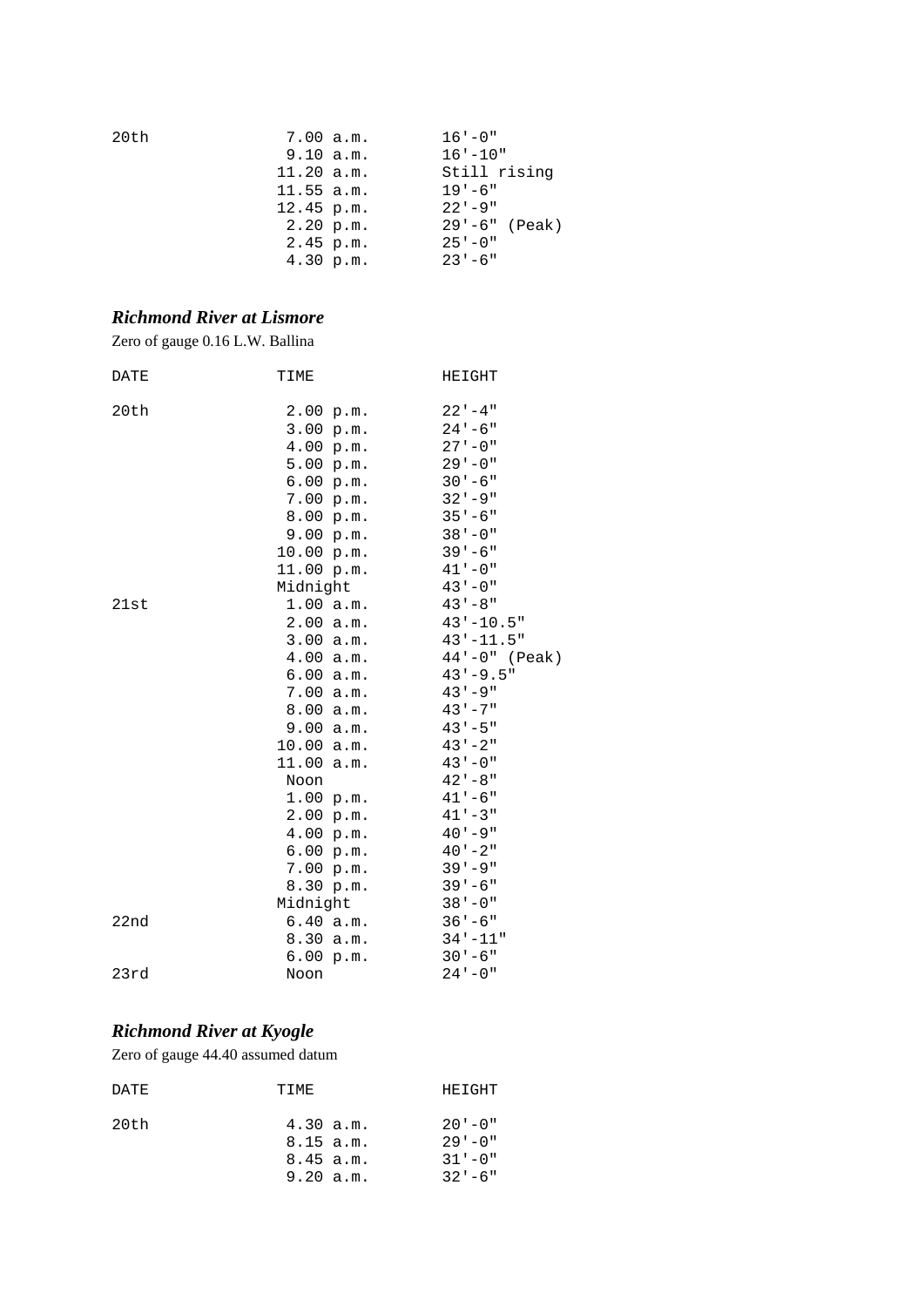| $10.45$ a.m. |             | $35 - 0$ "           |
|--------------|-------------|----------------------|
| 11.30 a.m.   |             | $38 - 0$             |
| 12.30 p.m.   |             | $41 - 0$ "           |
| 1.15 p.m.    |             | $43 - 0$ "           |
|              | 1.30 p.m.   | $44 - 0$ "           |
| 2.00 p.m.    |             | $45 - 0$ "           |
|              | 2.30 p.m.   | $46 - 6$ "           |
|              | $3.15$ p.m. | $48 - 6$             |
| 4.45 p.m.    |             | $53' - 8.5''$        |
| 5.30 p.m.    |             | $55 - 6$             |
|              | 6.30 p.m.   | $60 - 0$ "           |
|              | 7.00 a.m.   | $62' - 0''$ (Peak by |
|              |             | level)               |

# *Richmond River at Rileys Hill*

Zero of gauge 0.00 L.W. Ballina

| DATE | TIME       |           | HEIGHT              |
|------|------------|-----------|---------------------|
| 20th |            | 2.00 p.m. | $7 - 4$ "           |
|      |            | 4.30 p.m. | $7' - 3"$ (Tidal)   |
|      |            | 6.00 p.m. | $7 - 6$ "           |
| 21st |            | 5.00 a.m. | $10 - 2$ "          |
|      |            | 6.00 a.m. | $10 - 3$ "          |
|      |            | 8.30 a.m. | $10 - 4$ "          |
|      | 12.30 p.m. |           | $10 - 8$ "          |
|      |            | 3.00 a.m. | $11 - 2$ "          |
|      |            | 5.00 a.m. | $12 - 0$ "          |
|      |            | 8.00 a.m. | $13 - 1$ "          |
| 22nd |            | 6.00 a.m. | $16 - 0$ "          |
|      | 7.15 a.m.  |           | $16' - 5.5"$        |
|      | 10.00 a.m. |           | $16 - 10$ "         |
|      | 11.00 a.m. |           | $16 - 11$ "         |
|      |            | 1.00 p.m. | $17 - 1$ "          |
|      |            | 3.00 p.m. | $17 - 2 - -$        |
|      |            | 5.30 p.m. | $17' - 2" - (Peak)$ |
|      |            | 6.30 p.m. | $17 - 2 - -$        |
| 23rd |            | 7.00 a.m. | $16 - 9$ "          |
|      | 10.00 a.m. |           | $16 - 7$ "          |
|      |            | 3.00 p.m. | $16 - 3$ "          |
|      |            | 7.00 p.m. | $16 - 0$ "          |
| 24th |            | 7.00 a.m. | $14 - 7$ "          |
|      | 10.00 a.m. |           | $14 - 6$ "          |
|      | 11.00 a.m. |           | $14 - 4.5$ "        |
|      |            | 3.00 p.m. | $13 - 11.5$ "       |
|      |            | 6.30 p.m. | $13 - 7.5$ "        |
| 25th |            | 7.00 a.m. | $12 - 4$ "          |
|      | 11.00 a.m. |           | $12 - 0$ "          |
|      |            | 1.00 p.m. | $11 - 9$ "          |
|      |            | 4.00 p.m. | $11 - 6$ "          |
|      |            | 6.30 p.m. | $11 - 3$ "          |
| 26th |            | 5.00 a.m. | $10 - 2$ "          |
|      |            | 4.00 p.m. | $9 - 3$ "           |
|      |            | 7.00 p.m. | $8 - 10$ "          |
| 27th |            | 6.00 a.m. | $8 - 1$ "           |

# *Richmond River at Wyrallah Township*

Zero of gauge 6.00 L.W. Ballina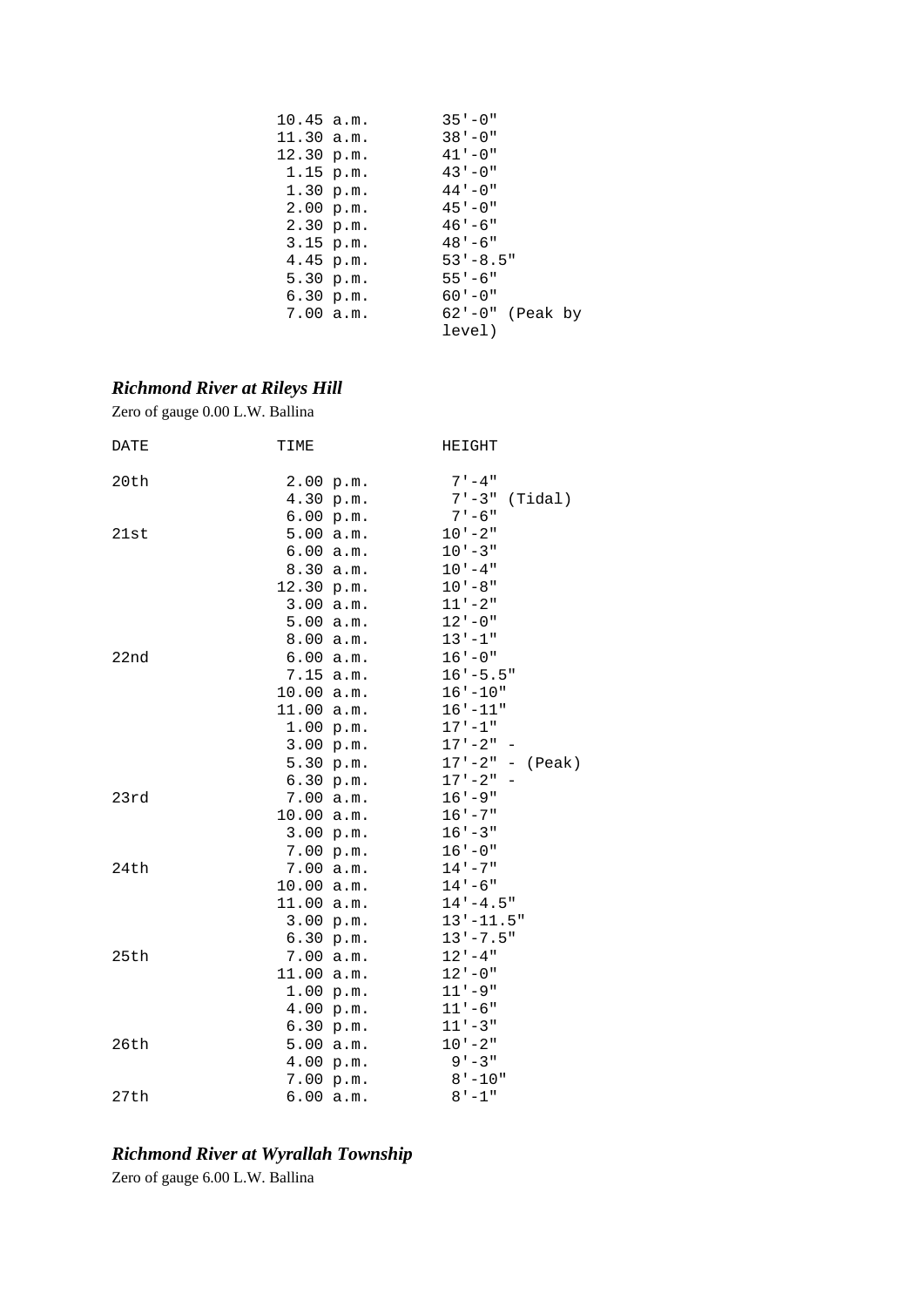| DATE | TIME         |                        | HEIGHT                    |
|------|--------------|------------------------|---------------------------|
| 20th |              | 6.00 a.m.              | 5'-11"                    |
|      | 9.00         | a.m.                   | $8 - 0$ "                 |
|      | Noon         |                        | $10 - 1$ "                |
|      |              | 3.00 p.m.              | $15 - 4$ "                |
|      |              | 5.00 p.m.              | $20 - 2$ "                |
|      |              | 5.30 p.m.              | $21 - 1$                  |
|      |              | 6.30 p.m.              | $22 - 0$ "                |
| 21st |              | 5.30 a.m.              | $28 - 6$                  |
|      |              | 6.30 a.m.              | $28 - 7$                  |
|      | 9.00         | a.m.                   | $28 - 8$                  |
|      | 11.00        | a.m.                   | $28 - 10$ "               |
|      | Noon         |                        | $28 - 10$ "               |
|      |              |                        | (Peak)                    |
|      |              | 3.00 p.m.              | $28 - 6$ "                |
|      |              | 6.00 p.m.              | $28 - 0$ "                |
| 22nd |              | 6.00 a.m.              | $26' - 11"$               |
|      | 9.00         | a.m.                   | $26 - 7$ "                |
|      | Noon         |                        | $26 - 4$ "                |
|      |              | 6.00 p.m.              | $25' - 10"$               |
| 23rd | 6.00         | a.m.                   | $23 - 2$ "                |
|      | Noon         |                        | $22 - 6$ "                |
|      |              | 4.00 p.m.              | $21 - 1$                  |
| 24th | 6.00         | a.m.                   | $17 - 6$ "                |
|      | Noon         |                        | $16 - 2$ "                |
|      |              | 6.00 p.m.              | $15 - 4$ "                |
| 25th |              | 6.00 a.m.              | $14 - 2$ "<br>$13 - 11$ " |
|      | 9.00<br>Noon | a.m.                   | $13 - 6$ "                |
|      |              |                        | $13 - 1$ "                |
| 26th |              | 6.00 p.m.<br>6.00 a.m. | $11 - 10$ "               |
|      | Noon         |                        | $11 - 6$ "                |
|      |              | 6.00 p.m.              | $11 - 1$ "                |
| 27th |              | 6.00 a.m.              | $9 - 10"$                 |
|      | Noon         |                        | $9 - 5$ "                 |
|      |              | 6.00 p.m.              | $8 - 11$ "                |
| 28th |              | 6.00 a.m.              | $8' - 6''$                |
|      | Noon         |                        | $8' - 3''$                |
|      |              | 6.00 p.m.              | $8 - 0$ "                 |
|      |              |                        |                           |

### *Richmond River at Coraki*

Zero of gauge 0.18 L.W. Ballina Datum

| DATE | TIME                                                                                                                                                                     | HEIGHT                                                                                                                                                                            |
|------|--------------------------------------------------------------------------------------------------------------------------------------------------------------------------|-----------------------------------------------------------------------------------------------------------------------------------------------------------------------------------|
| 20th | 11.30 a.m.<br>12.30 p.m.<br>2.00 p.m.<br>3.00 p.m.<br>4.00 p.m.<br>5.00 p.m.<br>6.00 p.m.<br>7.00 p.m.<br>8.00 p.m.<br>9.00 p.m.<br>10.00 p.m.<br>11.00 p.m.<br>Midnight | $7 - 9$ "<br>$8' - 0''$<br>$9 - 0$ "<br>$9' - 10''$<br>$10 - 7$ "<br>$11 - 3$ "<br>$12 - 0$ "<br>$13 - 0$ "<br>$14 - 0$ "<br>$14 - 8$ "<br>$15 - 6$ "<br>$16 - 4$ "<br>$17 - 0$ " |
|      |                                                                                                                                                                          |                                                                                                                                                                                   |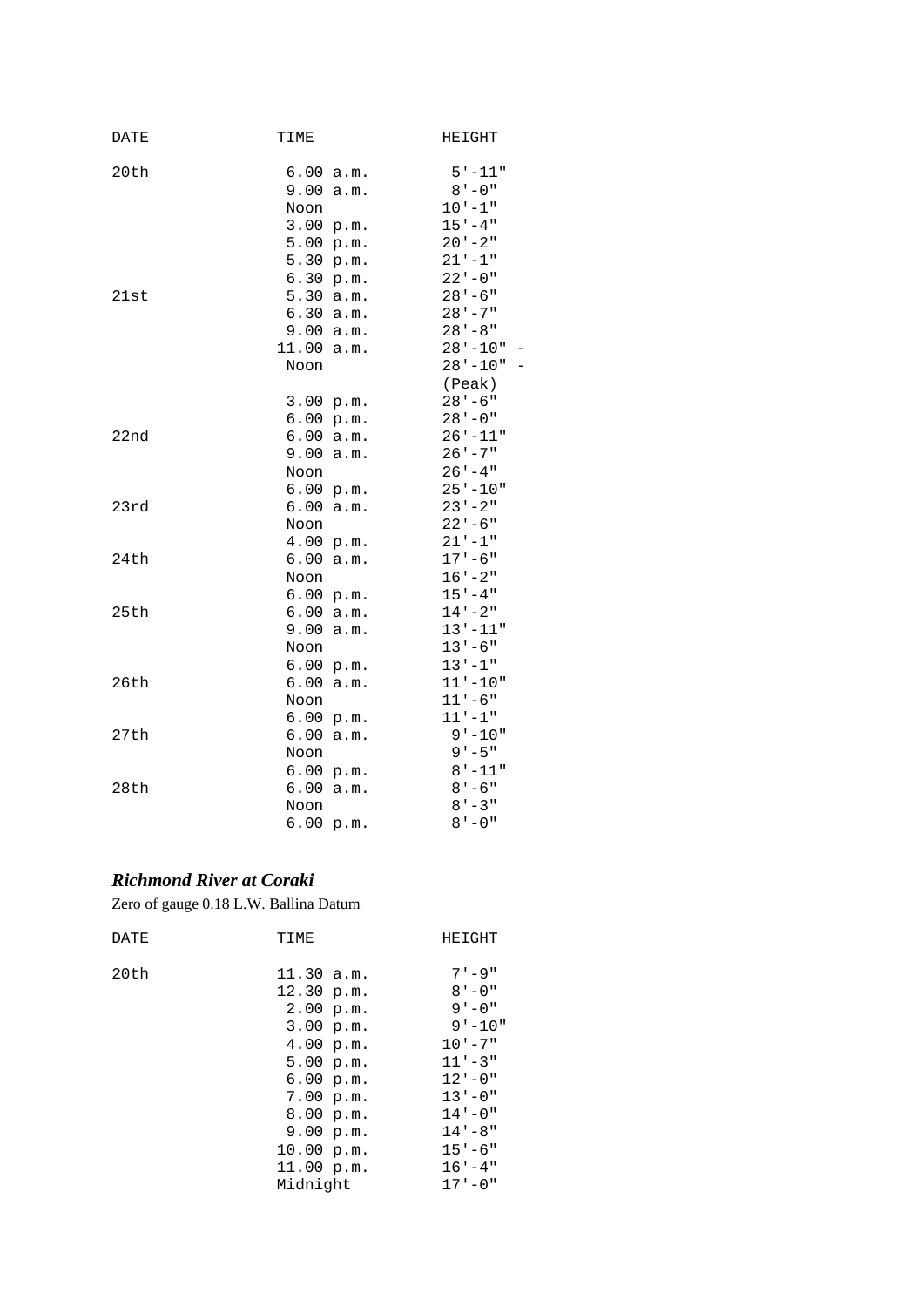| 21st | 1.00      | a.m. | $17 - 6$ "   |
|------|-----------|------|--------------|
|      | 3.00      | a.m. | 18'-6"       |
|      | 4.45      | a.m. | $21 - 8$ "   |
|      | 5.45      | a.m. | 21'-10"      |
|      | 6.30      | a.m. | $22 - 0$ "   |
|      | 7.30      | a.m. | $22 - 6$ "   |
|      | 8.30      | a.m. | $22 - 7$     |
|      | 9.30      | a.m. | 22'-9"       |
|      | 10.30     | a.m. | $22 - 9$ "   |
|      | 11.30     | a.m. | $22' - 10''$ |
|      | 2.30 p.m. |      | $22 - 10$ "  |
|      | 3.30      | p.m. | $22 - 10"$   |
|      | 4.30      | p.m. | $22 - 11$ "  |
|      | 5.30      | p.m. | $22 - 11$ "  |
|      |           |      | (Peak)       |
|      | 6.30      | p.m. | $22 - 11$ "  |
|      | 7.30      | p.m. | $22 - 10"$   |
|      | 8.30      | p.m. | $22' - 10''$ |
|      | 9.30      | p.m. | $22 - 10"$   |
|      | 10.30     | p.m. | $22 - 10$ "  |
|      | 11.30     | p.m. | $22 - 9$ "   |
| 22nd | 6.30      | a.m. | $22 - 5$ "   |
|      | 7.30      | a.m. | $22 - 4$ "   |
|      | 9.00      | a.m. | $22 - 3$ "   |
|      | 10.00     | a.m. | $22 - 2$ "   |
|      | 11.00     | a.m. | $22 - 2$     |
|      | Noon      |      | $22 - 1$ "   |
|      | 1.00      | p.m. | $22 - 1$     |
|      | 2.00 p.m. |      | $22 - 1$ "   |
|      | 3.00      | p.m. | $22 - 0$ "   |
|      | 4.30      | p.m. | $21 - 11$    |
|      | 5.30      | p.m. | $21 - 10$ "  |
|      | 8.30      | p.m. | $21 - 9$ "   |
|      | 10.30     | p.m. | $21 - 6$ "   |
|      | 11.30     | p.m. | $21 - 5$ "   |
| 23rd | 6.00      | a.m. | $20 - 10"$   |
|      | 10.00     | a.m. | $20 - 6$ "   |
|      | Noon      |      | $19 - 6$ "   |
|      | 6.00 p.m. |      | $18 - 6.5$ " |
|      | 7.00 p.m. |      | $18 - 5.5$ " |
|      | 9.00 p.m. |      | $18 - 0$ "   |
| 24th | 5.30      | a.m. | $16 - 7$ "   |
|      | 4.00      | p.m. | $14 - 8$ "   |
|      | 6.00      | p.m. | $13 - 3$ "   |
| 25th | 8.00      | a.m. | $12 - 0$ "   |
|      | Noon      |      | $10 - 8$ "   |
|      | 4.00 p.m. |      | $9 - 0$ "    |

# **Clarence River Catchment**

### *Clarence River at Baryulgil*

Zero gauge 53.31 assumed datum

| DATE | TIME                           | HEIGHT                                |
|------|--------------------------------|---------------------------------------|
| 20th | Noon<br>5.00 p.m.<br>6.00 p.m. | $4 - 0$ "<br>$15 - 0$ "<br>$17 - 6$ " |
|      | 7.30 p.m.                      | $21 - 0$ "                            |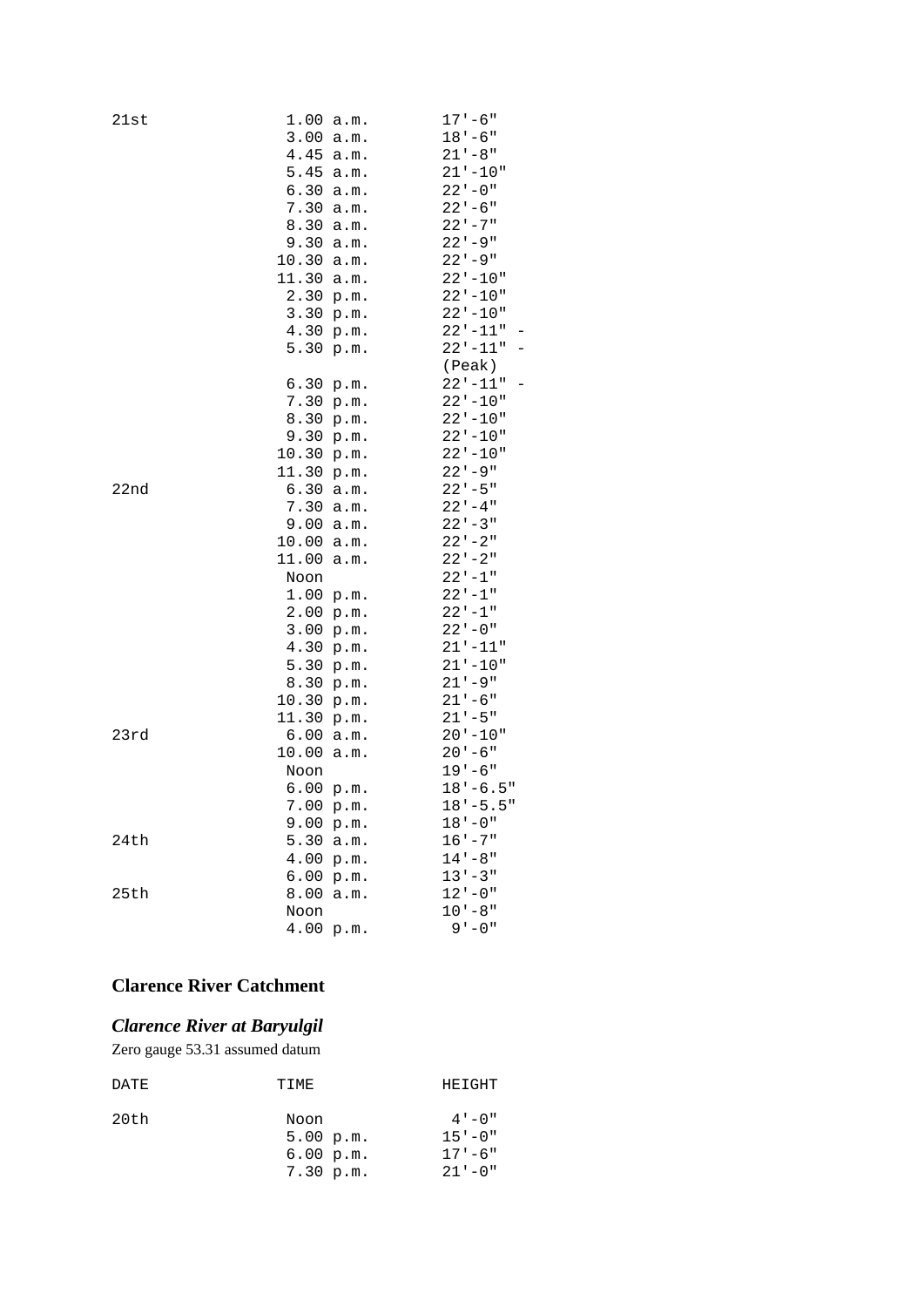| 21st | 7.00 a.m.  | $36' - 0''$         |
|------|------------|---------------------|
|      | 10.00 a.m. | $38' - 4"$          |
|      | Noon       | $38' - 6" -$        |
|      | 1.00 p.m.  | $38' - 6" - (Peak)$ |
|      | 2.00 p.m.  | $37 - 6$ "          |
|      | 3.00 p.m.  | $36' - 6''$         |
|      | 7.00 p.m.  | $34 - 0$ "          |

### *Clarence River at Copmanhurst*

Zero gauge 2.24 L.W. Iluka Datum

| DATE | TIME |              | HEIGHT                     |  |
|------|------|--------------|----------------------------|--|
| 20th |      | 6.00 p.m.    | $6' - 0''$                 |  |
|      |      | 9.00 p.m.    | $11 - 0$ "                 |  |
| 21st |      |              | $5.45$ a.m. $48 - 0$       |  |
|      |      | 6.00 a.m.    | $48 - 0$ "                 |  |
|      |      | 6.25 a.m.    | $49 - 6$ "                 |  |
|      |      |              | $8.00 a.m.$ $52' - 0''$    |  |
|      |      |              | $9.00 a.m.$ $55' - 0''$    |  |
|      |      | $10.30$ a.m. | $58 - 0$ "                 |  |
|      | Noon |              | $63 - 0$ "                 |  |
|      |      | $1.15$ p.m.  | $65 - 0$ "                 |  |
|      |      | 2.00 p.m.    | $67 - 6$ "                 |  |
|      |      | 3.30 p.m.    | $69 - 0$ "                 |  |
|      |      |              | $4.00 \text{ p.m.}$ 70'-0" |  |
|      |      | 5.30 p.m.    | $71 - 2$ "                 |  |
|      |      | $6.15$ p.m.  | 71'-5" (Peak)              |  |
|      |      | 6.30 p.m.    | $71 - 1$ "                 |  |
|      |      | 7.30 p.m.    | $69 - 7$ "                 |  |
|      |      | 8.30 p.m.    | $69 - 2$ "                 |  |
| 22nd |      | 6.30 a.m.    | $54 - 0$ "                 |  |
|      |      | 4.00 p.m.    | $44 - 0$ "                 |  |

### *Clarence River at Grafton*

Prince St. gauge. Zero of gauge 1.86 standard datum 4.69 L.W Iluka Datum

| DATE | TIME       | HEIGHT      |
|------|------------|-------------|
| 20th | 6.00 p.m.  | $1 - 4$ "   |
|      | 8.00 p.m.  | $1 - 9$ "   |
|      | 9.00 p.m.  | $3' - 3''$  |
|      | 10.00 p.m. | $3 - 9$ "   |
|      | 11.00 p.m. | $5 - 0$ "   |
| 21st | 2.00 a.m.  | $8 - 9$     |
|      | 3.00 a.m.  | $10 - 0$ "  |
|      | 4.00 a.m.  | $11 - 0$ "  |
|      | 4.50 a.m.  | $12 - 0$ "  |
|      | 5.15 a.m.  | $12 - 6$ "  |
|      | 5.40 a.m.  | $13 - 0$ "  |
|      | 6.00 a.m.  | $13 - 4$ "  |
|      | 6.25 a.m.  | $13 - 10$ " |
|      | 7.00 a.m.  | $14 - 4$ "  |
|      | 7.30 a.m.  | $14 - 10$ " |
|      | 8.00 a.m.  | $15 - 3$ "  |
|      | 9.00 a.m.  | $16 - 0$ "  |
|      | 9.30 a.m.  | $16 - 5$ "  |
|      | 10.30 a.m. | $17 - 4$ "  |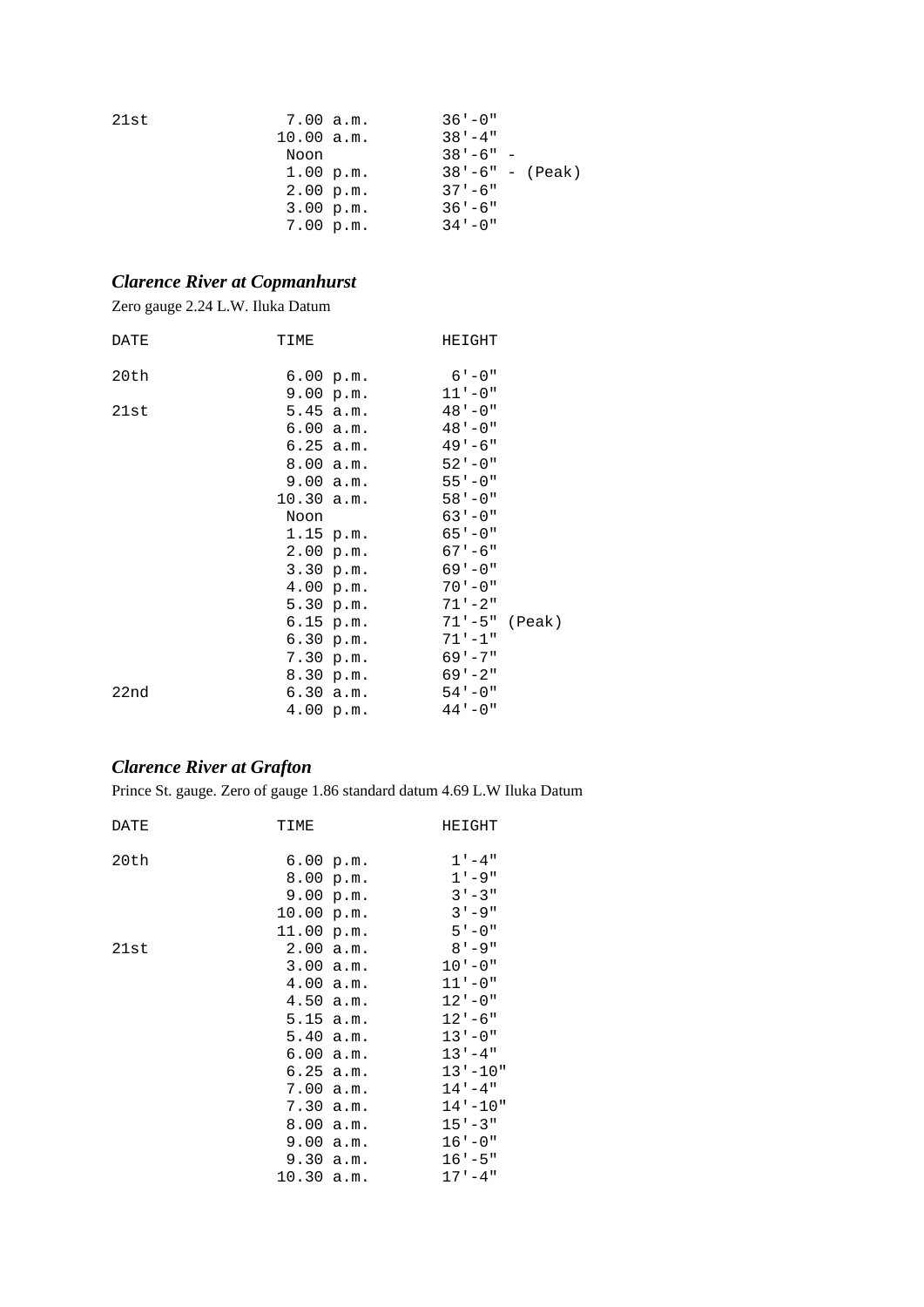|      | 11.00          | a.m. | $17 - 9$ "                 |
|------|----------------|------|----------------------------|
|      | 11.30          | a.m. | $18 - 2$ "                 |
|      | Noon           |      | $18 - 7$                   |
|      | 12.30 p.m.     |      | $19 - 0$ "                 |
|      | 1.15           | p.m. | $19' - 7.5"$               |
|      | 2.00 p.m.      |      | $20 - 0$ "                 |
|      | 2.40 p.m.      |      | $20 - 5$ "                 |
|      | 3.00 p.m.      |      | $20 - 7$ "                 |
|      | 3.30 p.m.      |      | $20 - 10"$                 |
|      | 4.00 p.m.      |      | $20 - 0.5$ "               |
|      | 4.30 p.m.      |      | $21 - 3$ "                 |
|      | 5.00 p.m.      |      | $21 - 6$ "                 |
|      | 5.50 p.m.      |      | $21 - 9$ "                 |
|      | 6.45 p.m.      |      | $22 - 0$ "                 |
|      | 7.30 p.m.      |      | $22 - 3$                   |
|      | 7.50 p.m.      |      | $22 - 4$ "                 |
|      | 8.25 p.m.      |      | $22 - 6.5$ "               |
|      | 8.55 p.m.      |      | $22 - 8$ "                 |
|      | 9.25 p.m.      |      | $22 - 10$ "                |
|      | 9.55 p.m.      |      | $23 - 0$ "                 |
|      | 10.25 p.m.     |      | $23 - 2$ "                 |
|      | 11.00 p.m.     |      | $23 - 3.5$ "               |
|      | 11.30 p.m.     |      | $23 - 4.5$ "               |
|      | Midnight       |      | $23 - 5$ "                 |
| 22nd | $12.30$ a.m.   |      | $23 - 5.5$ "               |
|      | $1.05$ a.m.    |      | $23 - 5.5$ "               |
|      |                |      | (Peak)                     |
|      | 2.00           | a.m. | $23 - 4.5$ "               |
|      | 2.30           | a.m. | $23 - 4$ "                 |
|      | 3.00           | a.m. | $23 - 3.5$ "               |
|      | 3.30           | a.m. | $23 - 2.5$ "               |
|      | 4.00           | a.m. | $23 - 1$                   |
|      | 4.30           | a.m. | $23 - 0$ "                 |
|      | 5.00           | a.m. | $22' - 11"$                |
|      | 5.30           | a.m. | $22 - 9$ "                 |
|      | 6.00           | a.m. | $22 - 8$ "                 |
|      | 6.30           | a.m. | $22 - 6$                   |
|      | 7.00           | a.m. | $22 - 4.5$ "               |
|      | 7.30           | a.m. | $22 - 3$ "                 |
|      | 8.00 a.m.      |      | $22 - 2.5$ "               |
|      | 8.30           | a.m. | $21 - 11$ "                |
|      | 9.00           | a.m. | $21 - 9$ "                 |
|      | 9.30           | a.m. | $21 - 8$ "<br>$21 - 5.5$ " |
|      | 10.00<br>11.00 | a.m. | $21 - 2$ "                 |
|      | Noon           | a.m. | $20 - 11"$                 |
|      | 2.00           |      | $20 - 0$ "                 |
|      | 3.00 p.m.      | p.m. | $19 - 9$ "                 |
|      | 4.00 p.m.      |      | $19 - 5$ "                 |
|      | 5.00           | p.m. | $19 - 1$ "                 |
| 23rd | 6.00           | a.m. | $14 - 6$ "                 |
|      | 9.00           | a.m. | $14 - 0$ "                 |
|      | 11.00          | a.m. | $13 - 0$ "                 |
|      | Noon           |      | $12 - 9$ "                 |
|      | 1.00 p.m.      |      | $12 - 6$ "                 |
|      | 2.45 p.m.      |      | $12 - 0$ "                 |
|      | 4.00 p.m.      |      | $11 - 9$ "                 |
|      | 5.00 p.m.      |      | $11 - 6$ "                 |
| 24th | 9.30           | a.m. | $8 - 0$                    |
|      | 11.00          |      | $7 - 7$ "                  |
|      | 2.00           | a.m. | $7 - 1$ "                  |
|      |                | p.m. |                            |

 $23rd$ 

 $24th$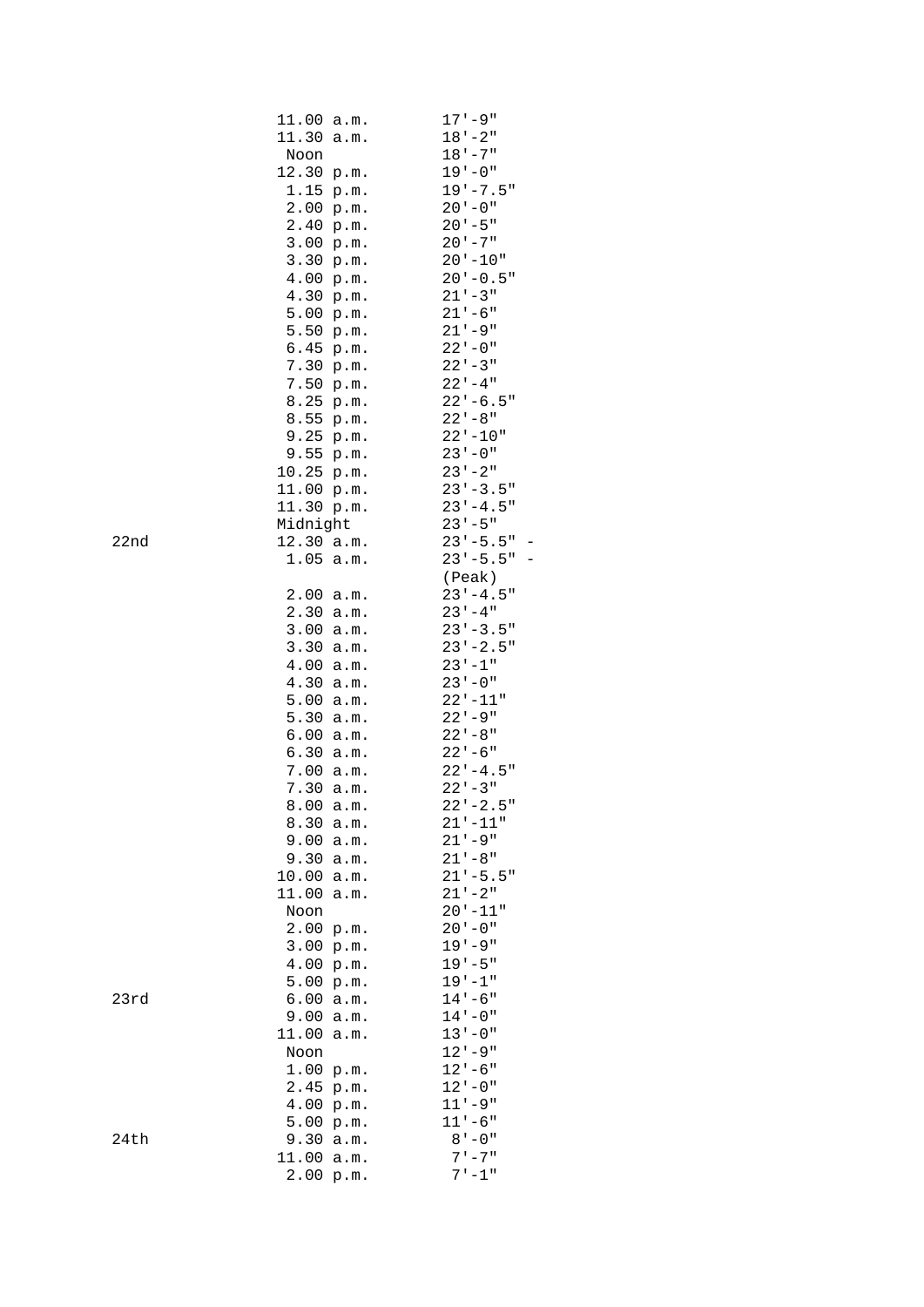|      | 4.00 p.m.   | $6' - 6''$ |
|------|-------------|------------|
|      | $5.15$ p.m. | $6' - 5''$ |
| 25th | 9.00 a.m.   | $4 - 0$ "  |
| 26th | 9.00 a.m.   | $1 - 9$ "  |

### *Clarence River at South Grafton*

Zero of gauge 4.61 L.W Iluka Datum

| DATE | TIME       | HEIGHT         |
|------|------------|----------------|
| 18th | 3.00 p.m.  | $0' - 3''$     |
| 22nd | 1.30 a.m.  | $22' - 11.5''$ |
|      |            | (Peak)         |
| 23rd | 3.00 p.m.  | $11 - 6$ "     |
|      | 6.00 p.m.  | $11 - 0$ "     |
| 24th | 8.00 a.m.  | $8' - 2''$     |
|      | 11.00 a.m. | $7 - 6$ "      |
|      | 1.00 p.m.  | $7 - 3$ "      |
|      | 2.00 p.m.  | $7 - 0$ "      |
|      | 4.00 p.m.  | $6 - 9$ "      |
| 25th | 7.30 a.m.  | $4 - 6$ "      |
|      | 9.00 a.m.  | $4 - 0$ "      |

### *Clarence River at Maclean*

Zero of gauge 0.00 L.W Iluka Datum

| DATE | TIME  |      | HEIGHT |
|------|-------|------|--------|
| 20th | 9.30  | p.m. | 7.50   |
|      | 10.00 | p.m. | 7.75   |
|      | 11.00 | p.m. | 8.17   |
| 21st | 4.30  | a.m. | 8.92   |
|      | 7.30  | a.m. | 9.50   |
|      | 8.30  | a.m. | 9.67   |
|      | 9.30  | a.m. | 9.75   |
|      | 10.00 | a.m. | 9.92   |
|      | 10.30 | a.m. | 10.21  |
|      | 11.30 | a.m. | 10.33  |
|      | Noon  |      | 10.42  |
|      | 12.30 | p.m. | 10.50  |
|      | 1.00  | p.m. | 10.54  |
|      | 1.30  | p.m. | 10.58  |
|      | 2.00  | p.m. | 10.67  |
|      | 2.30  | p.m. | 10.75  |
|      | 3.00  | p.m. | 10.83  |
|      | 3.30  | p.m. | 10.88  |
|      | 4.00  | p.m. | 10.92  |
|      | 4.30  | p.m. | 10.96  |
|      | 5.50  | p.m. | 11.08  |
|      | 6.00  | p.m. | 11.12  |
|      | 6.30  | p.m. | 11.21  |
|      | 7.00  | p.m. | 11.25  |
|      | 7.30  | p.m. | 11.33  |
|      | 8.00  | p.m. | 11.33  |
|      | 8.30  | p.m. | 11.42  |
|      | 9.00  | p.m. | 11.54  |
|      | 9.30  | p.m. | 11.58  |
|      | 10.30 | p.m. | 11.67  |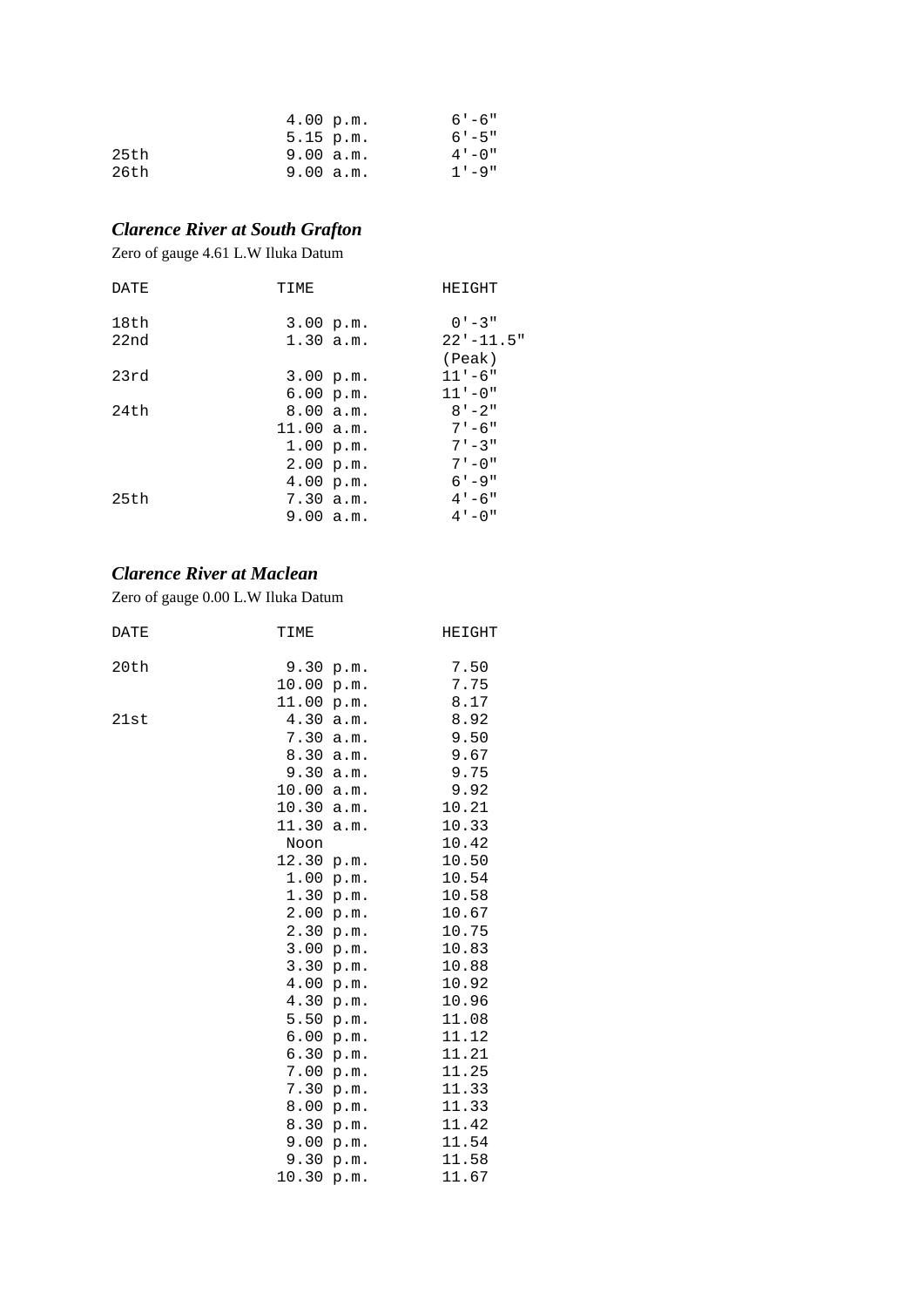|                  | 11.00 p.m.    | 11.75                             |
|------------------|---------------|-----------------------------------|
| 22 <sub>nd</sub> | 4.00<br>a.m.  | 12.25                             |
|                  | 5.30<br>a.m.  | 12.38                             |
|                  | 6.00 a.m.     | 12.42                             |
|                  | 6.30 a.m.     | 12.46                             |
|                  | 7.00 a.m.     | 12.50                             |
|                  | 7.30<br>a.m.  | 12.50                             |
|                  | 8.00<br>a.m.  | 12.50                             |
|                  | 8.30          | 12.58                             |
|                  | a.m.          |                                   |
|                  | 9.00<br>a.m.  | 12.58                             |
|                  | 9.30 a.m.     | 12.58                             |
|                  | 10.00 a.m.    | 12.63                             |
|                  | 10.30 a.m.    | 12.67                             |
|                  | 11.00 a.m.    | 12.71                             |
|                  | 11.30<br>a.m. | 12.71                             |
|                  | Noon          | 12.75                             |
|                  | 12.30 p.m.    | 12.75                             |
|                  | 1.00 p.m.     | 12.79<br>$\overline{\phantom{m}}$ |
|                  | 1.30 p.m.     | 12.79<br>$\overline{\phantom{0}}$ |
|                  | 2.00 p.m.     | 12.79<br>$\overline{a}$           |
|                  | 3.00 p.m.     | $12.79 -$<br>(Peak)               |
|                  | 3.30 p.m.     | 12.79<br>$\qquad \qquad -$        |
|                  | 4.00 p.m.     | 12.79<br>$\overline{\phantom{0}}$ |
|                  | 4.30 p.m.     | 12.79<br>$\overline{\phantom{0}}$ |
|                  | 5.00 p.m.     | 12.75                             |
|                  | 6.00 p.m.     | 12.75                             |
|                  | 7.00 p.m.     | 12.71                             |
|                  | 7.30 p.m.     | 12.67                             |
|                  | 8.00 p.m.     | 12.67                             |
|                  | 8.30 p.m.     | 12.67                             |
|                  | 9.00 p.m.     | 12.63                             |
|                  | 10.00 p.m.    | 12.58                             |
|                  | 11.00 p.m.    | 12.50                             |
|                  |               |                                   |
|                  | Midnight      | 12.42                             |
| 23rd             | 2.00 a.m.     | 12.33                             |
|                  | 5.30 a.m.     | 12.17                             |
|                  | 6.30 a.m.     | 12.12                             |
|                  | 7.00 a.m.     | 12.12                             |
|                  | 7.30 a.m.     | 12.00                             |
|                  | 8.00 a.m.     | 12.00                             |
|                  | 8.30<br>a.m.  | 11.96                             |
|                  | 9.00<br>a.m.  | 11.96                             |
|                  | 9.30<br>a.m.  | 11.92                             |
|                  | 10.00<br>a.m. | 11.92                             |
|                  | 10.30<br>a.m. | 11.88                             |
|                  | 11.30<br>a.m. | 11.83                             |
|                  | Noon          | 11.83                             |
|                  | 12.30<br>p.m. | 11.79                             |
|                  | 1.00<br>p.m.  | 11.75                             |
|                  | 1.30<br>p.m.  | 11.67                             |
|                  | 2.00<br>p.m.  | 11.67                             |
|                  | 2.30<br>p.m.  | 11.62                             |
|                  | 3.00 p.m.     | 11.58                             |
|                  | 3.30<br>p.m.  | 11.54                             |
|                  | 4.00<br>p.m.  | 11.50                             |
|                  | 4.30<br>p.m.  | 11.42                             |
|                  | 5.00<br>p.m.  | 11.37                             |
|                  | 7.00<br>p.m.  | 11.12                             |
|                  | 8.00<br>p.m.  | 11.08                             |
|                  |               | 11.00                             |
|                  | 9.00<br>p.m.  |                                   |
|                  | 10.00 p.m.    | 10.92                             |

 $23rd$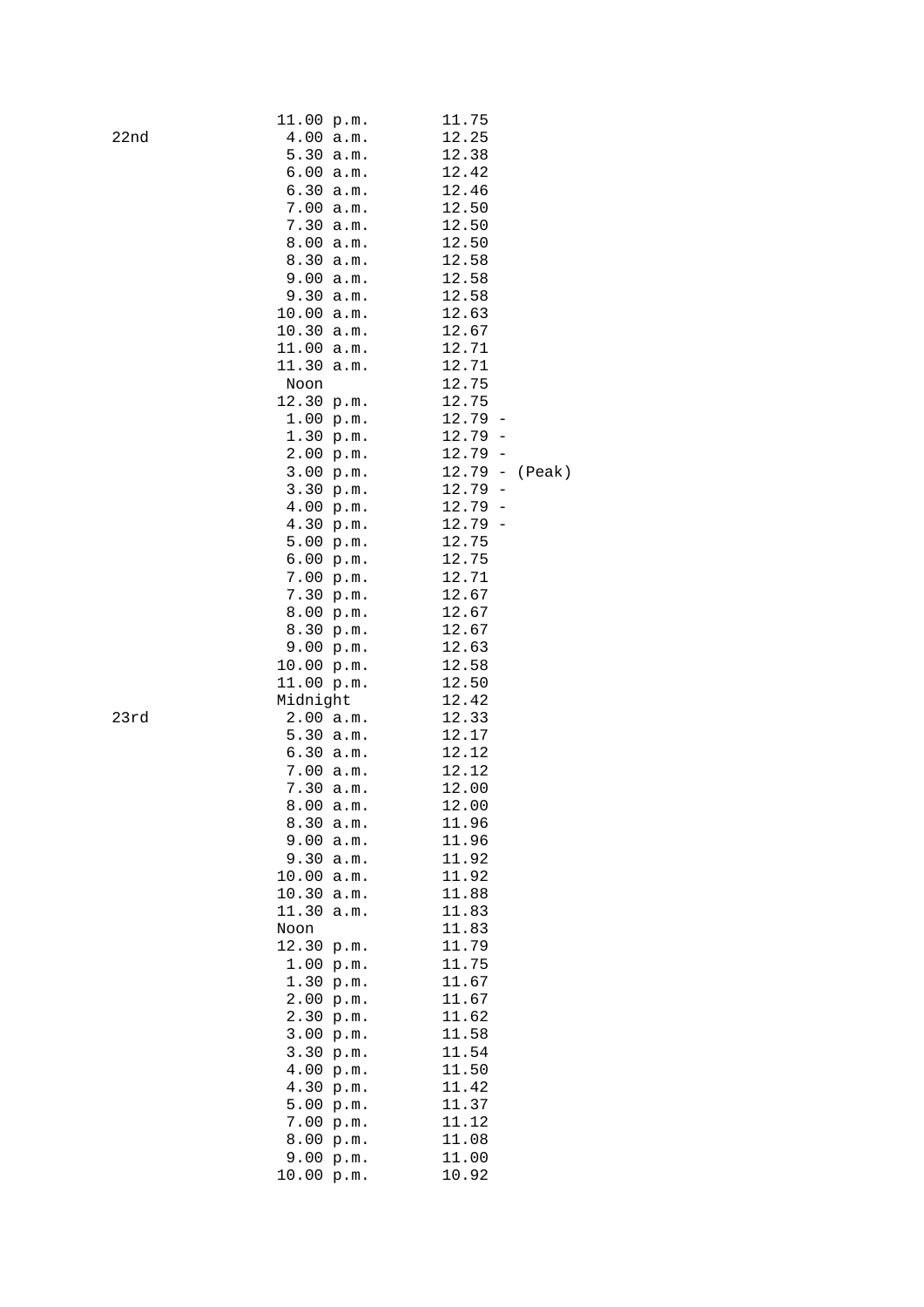|      | 10.83<br>11.00 p.m. |  |
|------|---------------------|--|
| 24th | 10.04<br>5.30 a.m.  |  |
|      | 6.30 a.m.<br>9.92   |  |
|      | 9.75<br>7.30 a.m.   |  |
|      | 9.67<br>8.30 a.m.   |  |
|      | 10.30 a.m.<br>9.54  |  |
|      | 9.25<br>Noon        |  |
|      | 9.21<br>12.30 p.m.  |  |
|      | 8.92<br>3.30 p.m.   |  |
|      | 4.30 p.m.<br>8.75   |  |
|      | 8.50<br>6.00 p.m.   |  |
|      | 8.30 p.m.<br>8.17   |  |
| 25th | 7.00 a.m.<br>7.00   |  |
|      |                     |  |

# *Clarence River at Coldstream Gauge*

Zero of gauge 0.00 L.W Iluka Datum

| DATE | TIME       |           | HEIGHT               |
|------|------------|-----------|----------------------|
| 20th | Noon       |           | $1 - 0$ "            |
|      | 6.00 p.m.  |           | $3 - 9$ "            |
| 21st | 6.00 a.m.  |           | $6' - 9''$           |
|      | 9.00 a.m.  |           | $7 - 0$ "            |
|      | 10.00 a.m. |           | $7 - 4$ "            |
|      | 12.30 p.m. |           | $7 - 7$ "            |
|      | 3.00 p.m.  |           | $7 - 10"$            |
|      | 6.00 p.m.  |           | $8 - 0$ "            |
| 22nd |            | 6.00 a.m. | $10 - 0$ "           |
|      | 9.00       | a.m.      | $11 - 1$ "           |
|      | Noon       |           | $11 - 5$ "           |
|      |            | 3.00 p.m. | $11 - 8$ "           |
|      |            | 6.00 p.m. | $12 - 0$ "           |
|      | 10.00 p.m. |           | $12 - 2$             |
| 23rd | 4.00 a.m.  |           | $12 - 4$ "<br>(Peak) |
|      |            | 6.00 a.m. | $12 - 3$ "           |
|      | 9.00 a.m.  |           | $12 - 1$ "           |
|      | Noon       |           | $12 - 0$ "           |
|      |            | 3.00 p.m. | $11 - 10$ "          |
|      |            | 6.00 p.m. | $11 - 8$ "           |
| 24th | 6.00 a.m.  |           | 11'-0"               |
|      | 9.00 a.m.  |           | $10 - 9$ "           |
|      | Noon       |           | $10 - 7$ "           |
|      |            | 3.00 p.m. | $10 - 5$ "           |
|      | 6.00 p.m.  |           | $10 - 2$ "           |
| 25th | 6.00 a.m.  |           | $9 - 6$ "            |
|      | 1.00 p.m.  |           | $9 - 0$ "            |
|      | 4.00 p.m.  |           | $8 - 10$ "           |
|      | 6.30 p.m.  |           | $8 - 8$              |
| 26th | 6.00 a.m.  |           | $8 - 1$ "            |
|      | 9.00 a.m.  |           | $7 - 10"$            |
|      | 2.00 p.m.  |           | $7 - 8$ "            |
|      | 3.00 p.m.  |           | $7 - 7$ "            |
|      | 6.00 p.m.  |           | $7 - 6$ "            |
| 27th | 6.00 a.m.  |           | $6 - 11$ "           |
|      |            | 9.00 a.m. | $6' - 8''$           |
|      | 1.00 p.m.  |           | $6 - 4$ "            |
|      | 6.00 p.m.  |           | $5 - 9$ "            |
| 28th | 9.00 a.m.  |           | $4 - 6$ "            |
|      | Noon       |           | $4 - 5$ "            |
|      | 6.00 p.m.  |           | $3 - 11$ "           |